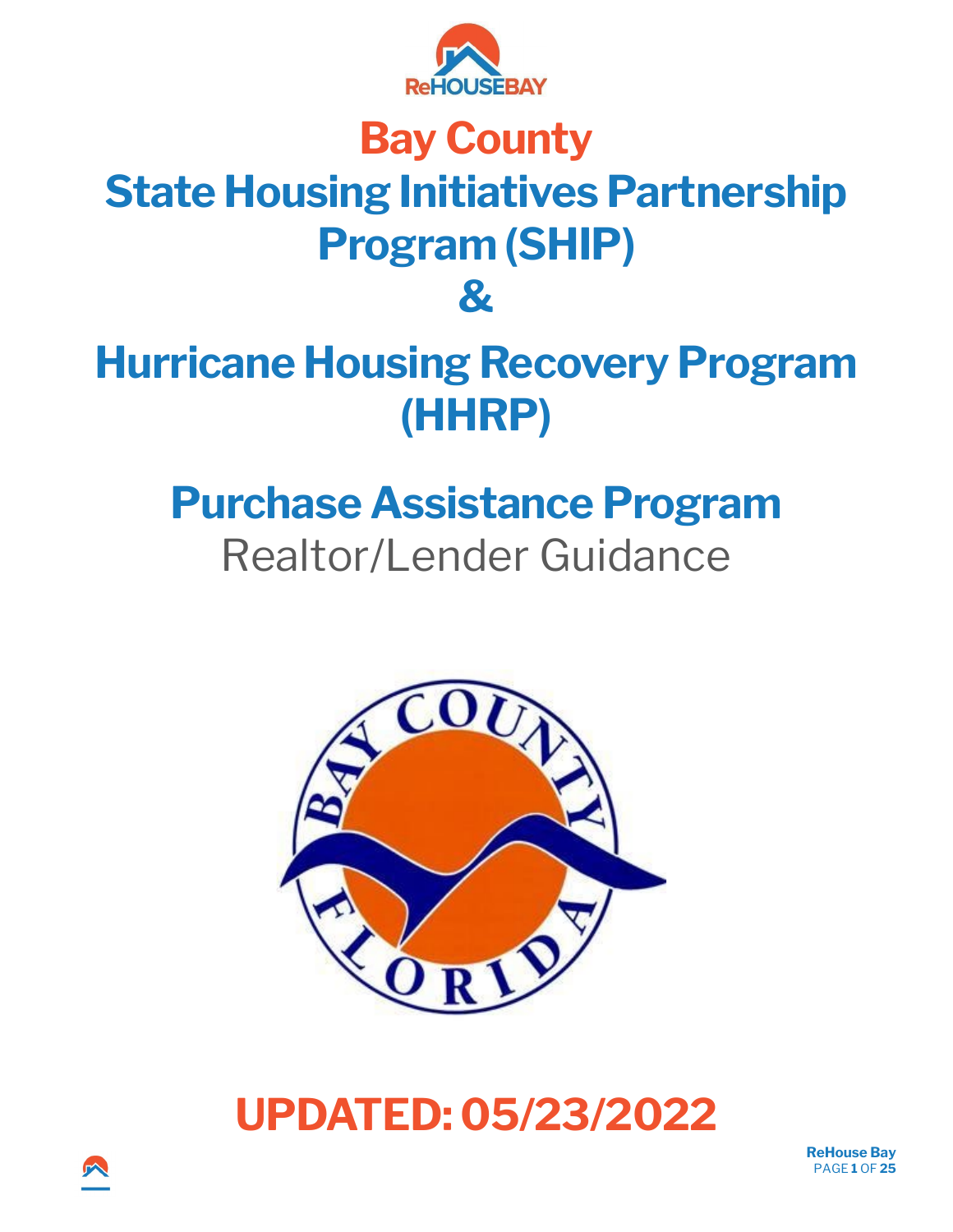

| <b>Version History</b> |       |                                                            |                                                                                                                                                                                                                                                                       |  |  |  |  |
|------------------------|-------|------------------------------------------------------------|-----------------------------------------------------------------------------------------------------------------------------------------------------------------------------------------------------------------------------------------------------------------------|--|--|--|--|
| <b>Date</b>            | Page# | <b>Section</b>                                             | <b>Change/Addition/Deletion</b>                                                                                                                                                                                                                                       |  |  |  |  |
| 03/11/2022             | 6     | <b>Eligible Properties</b>                                 | Updated Purchase Price Limit of "\$280,782" to<br>"\$311,980."                                                                                                                                                                                                        |  |  |  |  |
| 05/23/2022             | 6     | <b>Eligible Properties</b>                                 | Updated 2021 Purchase Price Limit of "\$311,980" to<br>2022 Purchase Price Limit "\$349,525.80."                                                                                                                                                                      |  |  |  |  |
| 05/23/2022             | 3     | Pre-Screening for<br>Homebuyer<br>Eligibility              | Updated the hyperlink to the 2022 income limits.                                                                                                                                                                                                                      |  |  |  |  |
| 05/23/2022             | 9     | Exhibit A - Income<br>Limits                               | Replaced the 2021 income limits with the 2022 income<br>limits.                                                                                                                                                                                                       |  |  |  |  |
| 05/23/2022             | 12    | Exhibit $C -$<br>Application<br>Documentation<br>Checklist | Updated self-employed income documentation<br>requirement. Added language confirming mortgage pre-<br>approval is required prior to application processing.<br>Added language confirming first-time homebuyer course<br>completion is due prior to closing on a home. |  |  |  |  |
| 05/23/2022             | 3, 5  | Summary, Award<br>Letter                                   | Updated maximum award of "\$50,000" to "\$75,000."                                                                                                                                                                                                                    |  |  |  |  |
| 05/23/2022             | 3     | Summary                                                    | Added "Eligible homebuyers at or below 80% of the<br>Area Median Income (AMI) for Bay County can receive<br>up to \$75,000 while homebuyers between 81%-140%<br>AMI can receive up to \$50,000 towards purchasing a<br>home in Bay County."                           |  |  |  |  |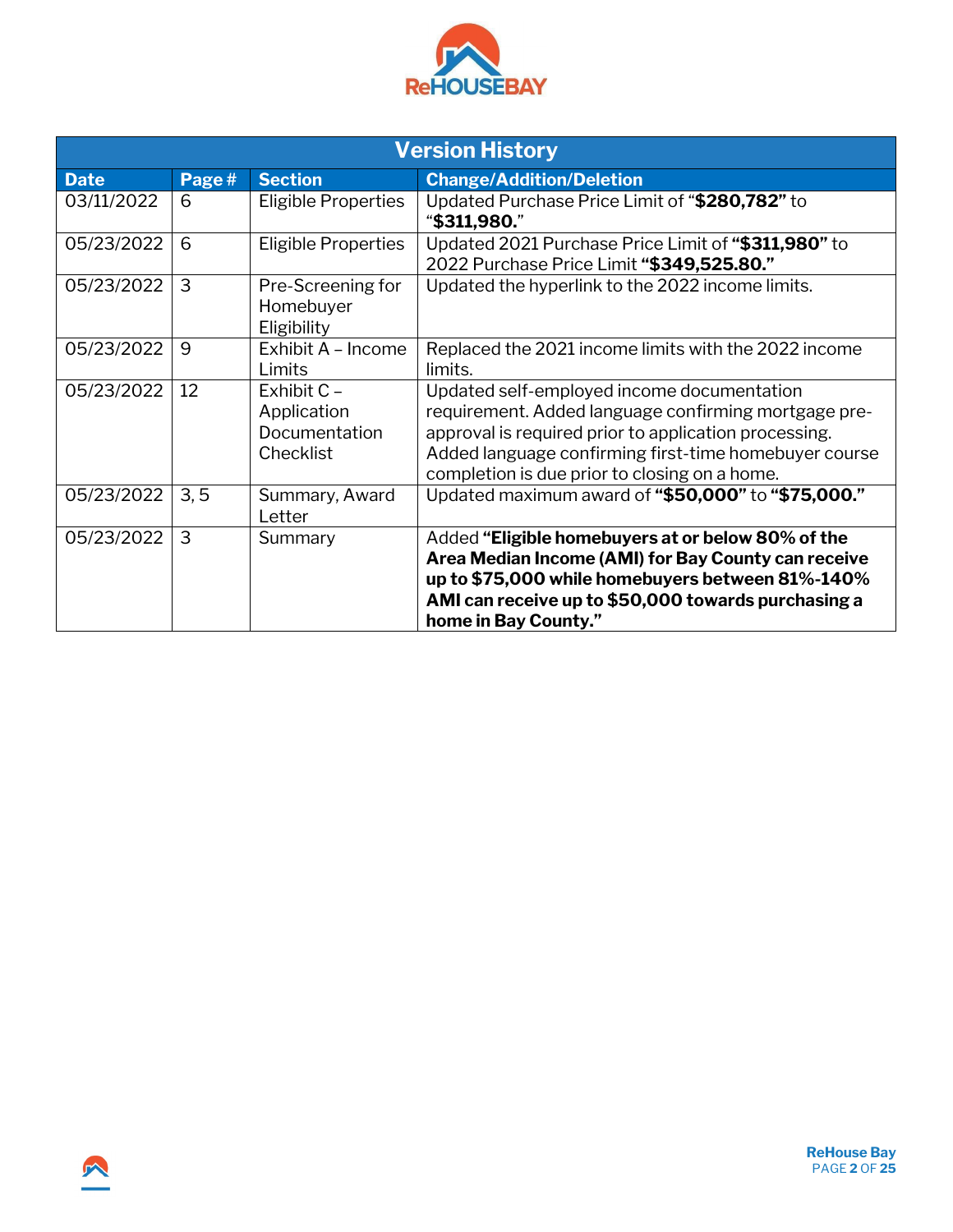

#### **Summary**

Bay County is currently accepting applications for the Purchase Assistance Program. Eligible homebuyers at or below 80% of the Area Median Income (AMI) for Bay County can receive up to \$75,000 while homebuyers between 81%-140% AMI can receive up to \$50,000 towards purchasing a home in Bay County. With feedback received from the community, a streamlined process engaging realtors, lenders, and homebuyers has been implemented to create homeownership opportunities within Bay County.

## **Pre-Screening for Homebuyer Eligibility**

Homebuyers applying to the Bay Purchase Assistance Program will be served on a first-qualified, firstserved basis. Homebuyers interested in applying for Purchase Assistance should first work with lenders to determine initial eligibility prior to submitting an application. Initial eligibility includes:

- **Homebuyer Education**: Prior to receiving assistance, applicants must complete a mandatory homebuyer education course. Applicants may submit an application; however, the course must be completed prior to purchasing a home. Bay County, through the University of Florida, Institute of Food and Agricultural Sciences Extension (UF/IFAS), offers monthly homebuyer education courses. To register, please contact the Bay County UF/IFAS Center at (850) 784-6105.
- **First-Time Homebuyer**: Applicants seeking Purchase Assistance from Bay County must be firsttime homebuyers. According to the State Housing Initiatives Partnership (SHIP) Program, a firsttime homebuyer is someone who has not owned a home within the last three years.
- **Income**: The Bay County Purchase Assistance Program is open to SHIP-income eligible homebuyers. Household income cannot exceed 140% of the Area Median Income (AMI) for Bay County, adjusted by family size and published annually by the Florida Housing Finance Corporation (FHFC).

The current Income Limits have been attached and labeled as Exhibit A, and they can be found online at:

[https://www.floridahousing.org/docs/default-source/developers-and-property](https://www.floridahousing.org/docs/default-source/developers-and-property-managers/compliance/limits/income-limits/ship-and-hhrp---2022-combined-income-and-rent-limits-(eff-4-18-2022).pdf?sfvrsn=e039f57b_0)[managers/compliance/limits/income-limits/ship-and-hhrp---2022-combined-income-and-rent](https://www.floridahousing.org/docs/default-source/developers-and-property-managers/compliance/limits/income-limits/ship-and-hhrp---2022-combined-income-and-rent-limits-(eff-4-18-2022).pdf?sfvrsn=e039f57b_0)[limits-\(eff-4-18-2022\).pdf?sfvrsn=e039f57b\\_0.](https://www.floridahousing.org/docs/default-source/developers-and-property-managers/compliance/limits/income-limits/ship-and-hhrp---2022-combined-income-and-rent-limits-(eff-4-18-2022).pdf?sfvrsn=e039f57b_0)

To pre-screen for income eligibility, total the gross annual income of every household member aged 18 years and older, then refer to the applicable income category adjusted for family size. If the total household income exceeds the 140% AMI for their household size, they are ineligible for Bay County's Purchase Assistance Program.

● **Marital Status**: Single, married, and divorced are eligible categories of homebuyers. Under Florida Law, a separated spouse has legal rights to a home that is purchased during the marriage and all married individuals are required to sign the mortgage. Additionally, legal separation is not recognized under Florida Law. Therefore, homebuyers who are applying for Purchase Assistance must be either single, married or legally divorced.



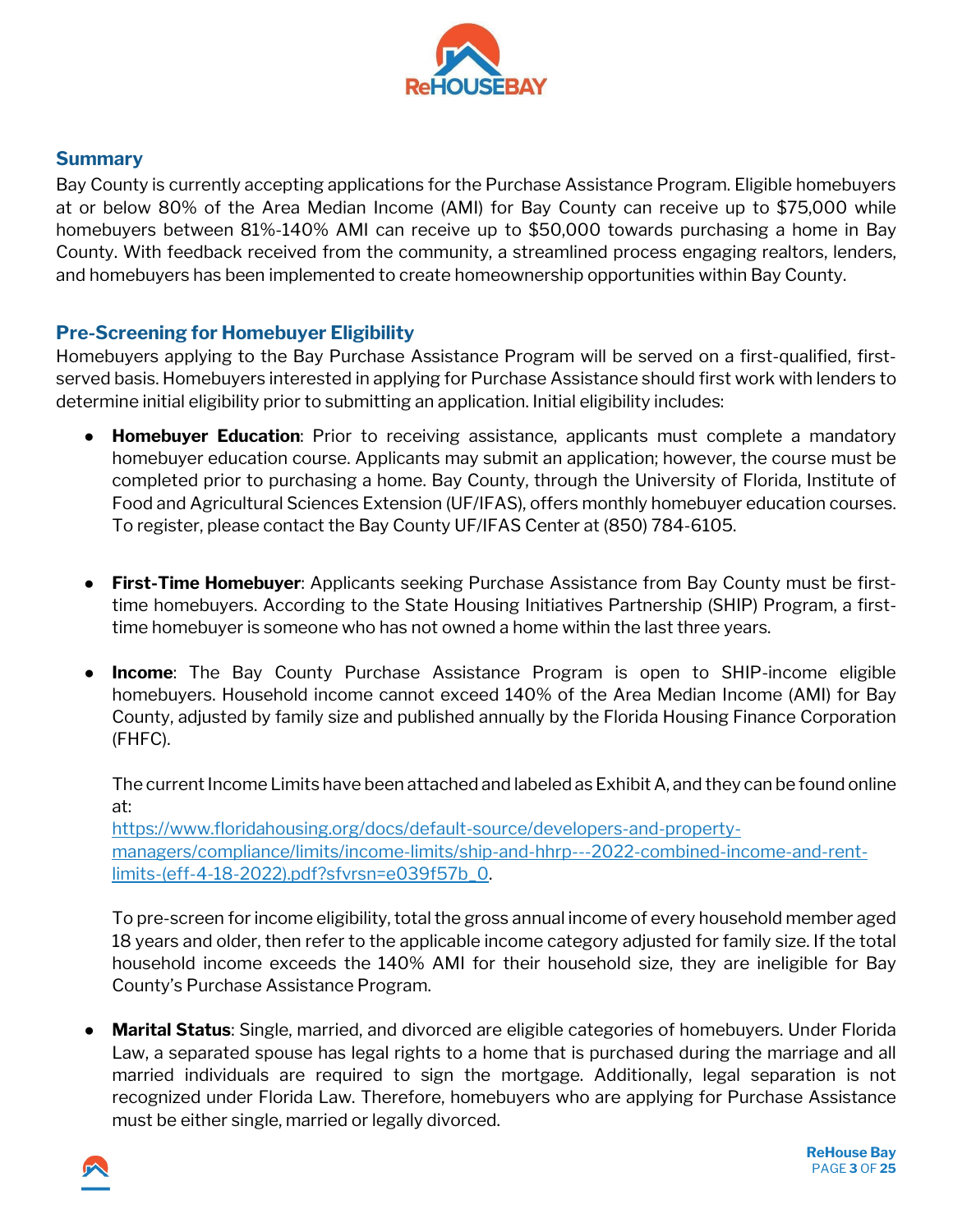

- **Lender Approval:** Homebuyers interested in participating in the Bay County Purchase Assistance Program must submit documentation from a first mortgage lender that they have been preapproved or pre-qualified prior to submitting an application. Lenders must provide a first mortgage that is:
	- o Fixed-rate loan.
	- $\circ$  Terms of 15, 20, 25, or 30 years.
	- o FHA, VA, or conventional loan only.
	- o Taxes and insurance must be escrowed.
	- o No prepayment penalty.
	- o No balloon mortgages.
	- o No adjustable-rate mortgages.
	- o No discount points.
	- o Cash back at closing is not permitted.
	- o Lenders can charge no more than a 1% loan origination fee; and/or no more than a 1% broker's fee.
	- $\circ$  Co-signers may be allowed as an assurance to the first mortgage provider that he or she will assume mortgage payments if the applicant fails to stay current on the mortgage. However, the co-signer should not be included on the title to the house.
- **Next Steps**: If an interested homebuyer has progressed through the initial pre-screening and all initial criteria have been met, realtors/lenders should begin assisting the homebuyer(s) with collect all required documentation in preparation to complete an application. A list of applicant documentation has been attached as *Exhibit B* and a documentation checklist has been attached as *Exhibit C*.

Once all applicable documentation has been collected, an application can be submitted via ReHouseBay.org/apply or in-person at the Bay County Government Center located at 840 West 11 Street, Panama City, FL 32401.

If you are in need of assistance while completing an application, please contact Bay County Housing Manager, Tammy Harris, at (850) 215-2479.

#### **Application Review Process**

Bay County Purchase Assistance Program applications can be found at ReHouseBay.org/apply and the Bay County Government Center. Once an application has been successfully submitted, a Case Manager will be assigned to the application and will initiate the review process. If all required documentation has been included with the application, the review process is anticipated to take 7 business days. If any documentation is missing, the review process may be delayed until all required documentation has been received by ReHouse Bay Staff. The review process includes:

1. Review of the application to ensure all applicable fields have been completed and all signatures have been obtained. If any of the information is missing, the application will be returned for completion. Please note that delays in providing all information needed can affect the timeline for reviewing the

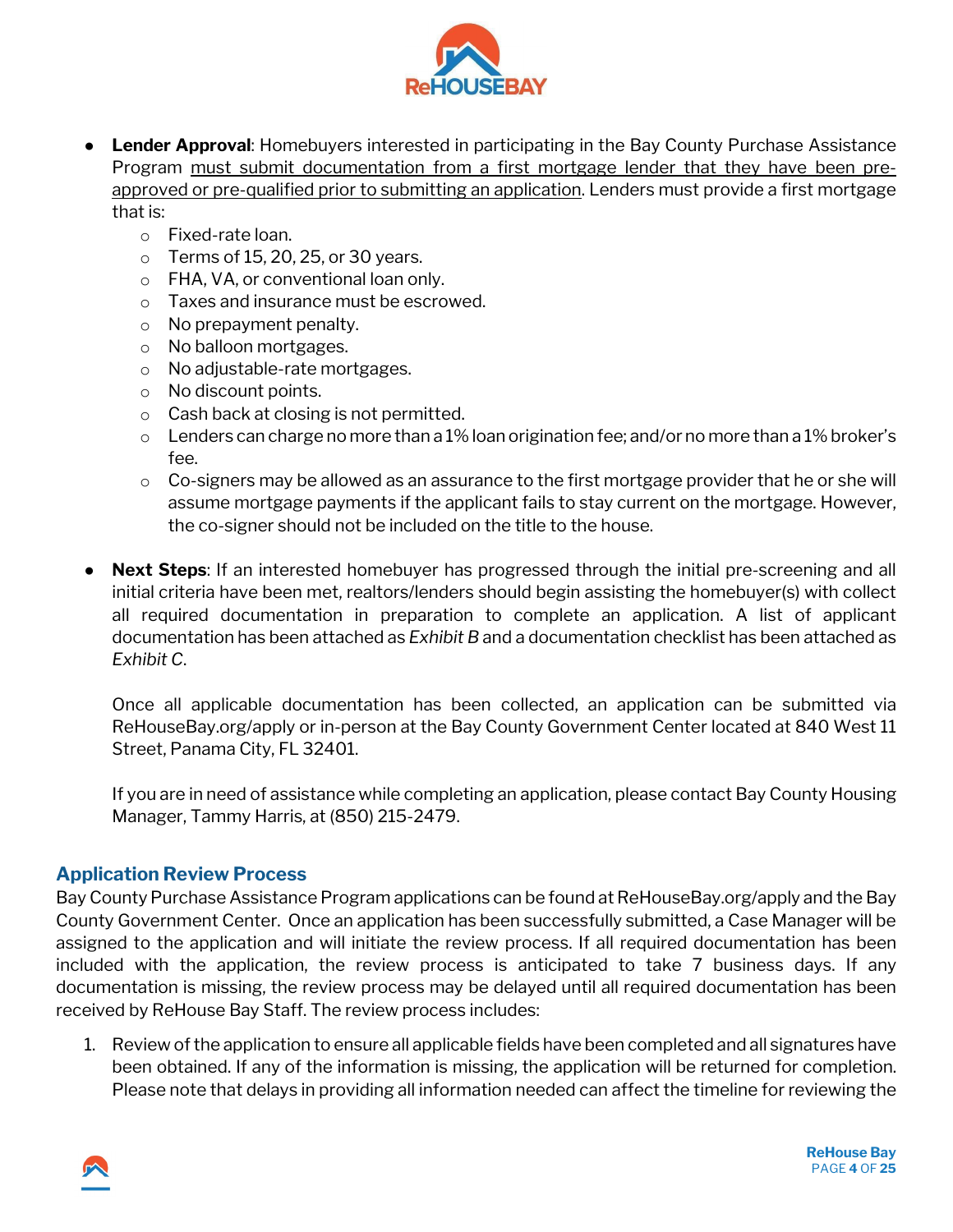

application. To ensure that your application is processed quickly, all information should be submitted upfront.

- 2. Review of all submitted documentation and notates questions, comments, and/or documents that are missing.
- 3. Case Manager will confirm first-time homebuyer status via public records and property search. If it is determined that an applicant is not a first-time homebuyer (owned a home within the last three years), the application will be deemed ineligible.
- 4. If an application is deemed ineligible, a Case Manager will contact the applicant and will close outthe file.
- 5. Case Manager will set up an interview with the applicant and will review the list of missing documentation.
- 6. Case Manager will conduct an Income Determination for the household in accordance with the guidance outlined in the HUD Handbook 4350.3.
- 7. If eligible, an Award Letter will be issued to the applicant outlining the amount of assistance awarded to the applicant and any other applicable terms and conditions associated with the Purchase Assistance Program.

## **Award Letter**

An Award Letter is issued to applicants who have been deemed eligible by ReHouse Bay. The Award Letter outlines the amount of assistance awarded to the applicant(s), the terms of the deferred SHIP/HHRP loan, and the expiration date.

Eligible applicants can receive up to \$75,000 in Purchase Assistance. The assistance provided will be a loan secured by a mortgage and note in subordinate position and recorded in Bay County with the Clerk of the Court. The loan is noninterest bearing with 10% of the loan forgiven annually beginning in year 6. As long as the applicant maintains ownership and the home is not sold, rented, and resides in the property as a primary residence for 15 years, the loan will be forgiven, and a satisfaction of mortgage will be recorded in Bay County with the Clerk of the Court. If a default occurs, the outstanding balance of the loan must be repaid. The SHIP/HHRP loan will be determined to be in default if any of the following occurs during the loan term:

- Sale, transfer, foreclosure, or conveyance of property;
- Conversion to a rental property;
- Loss of homestead exemption status or failure to occupy the home as primary residence;
- Applicant fails to maintain homeowner's insurance on the property; In cases where the qualifying homeowner(s) die(s) during the loan term, the loan may be assumed by a SHIP/HHRP eligible heir who will occupy the home as a primary residence. If the legal heir is not SHIP/HHRP eligible, or chooses not to occupy the home, the outstanding balance of the loan will be due and payable to Bay County.

The Award Letter remains active for 60 days before expiring. A 30-day extension may be granted on a case-by-case basis. Applicants must provide the below documentation within the 60-day timeframe specified in the Award Letter, and **10 business days prior to closing**:

- a. Signed first mortgage loan application (Form 1003)
- b. Underwriting & Transmittal Summary
- c. First mortgage loan commitment/Approval letter
- d. Home inspection report(s)/Re-inspection Report(s)



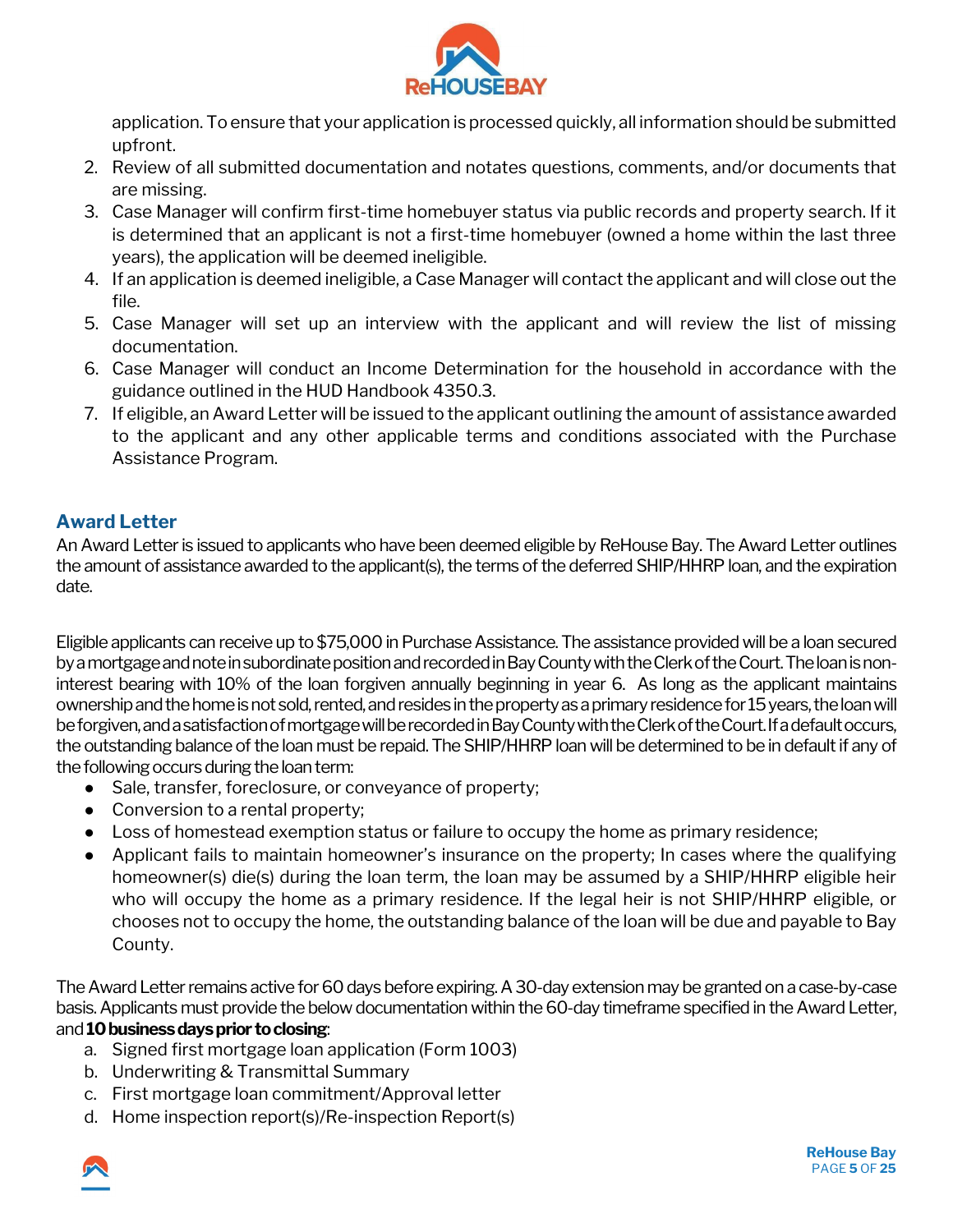

- e. Wood Destroying Organism (WDO) Report, if applicable
- f. Lead-Based Paint Test (if the home was built in 1978 or earlier)
- g. Appraisal by a licensed certified appraiser (purchase price must be equal to or less than the appraised value)
- h. Title policy (Bay County must be listed as an additional insured)
- i. Homeowner's Hazard and Flood Insurance Policy, if applicable (Bay County must be listed as second mortgagee)
- j. Closing Agent information
- k. CD Settlement Statement
- l. Copy of Certificate of Occupancy for new construction
- m. Sales contract
- n. Closing/Wiring instructions with current W9

## **Eligible Properties**

Assisted housing must be located within Bay County. The property must be owner-occupied and remain the purchaser's primary residence for the term of the affordability period. The following are considered eligible properties:

- 1. The property may be an existing single family, townhouse, condominium, or one side of a duplex which will be owner-occupied as a primary residence.
- 2. Manufactured homes built after July 1994 are eligible for SHIP/HHRP assistance, but older mobile homes are not.
- 3. The housing must be in good condition and meet the local property standards prior to occupancy.
- 4. Property must be entirely used for residential purposes and properly zoned.
- 5. The sales price of the home may not exceed the SHIP/HHRP maximum sales price of \$349,525.80 for 2022.
- 6. The sales price of the home must be equal to or less than the appraised value.

## **Pre-Closing**

- a. Applicants can select a title company of his/her choice. The SHIP loan must be included on the title policy.
- b. The lender, realtor, or Title Company shall provide a copy of the first mortgage commitment as soon as possible and a Program Specialist shall assist the applicant with any conditions required for closing.
- c. ReHouse Bay staff shall work closely with the lender, realtor, buyer, and Title Company to ensure a smooth closing.
- d. ReHouse Bay staff shall review the preliminary loan documents a minimum of 3 business days prior to closing and all final documents within 24 hours prior to closing. Staff will also review the following:
	- 1. Purchase price same on all documents
	- 2. Borrower name(s) same on all documents
	- 3. Property address same on sales contract and appraisal
	- 4. First mortgage amount
	- 5. Cash due at closing
	- 6. Applicant cannot receive cash back
	- 7. SHIP/HHRP mortgages listed
	- 8. SHIP/HHRP loan amount is correct

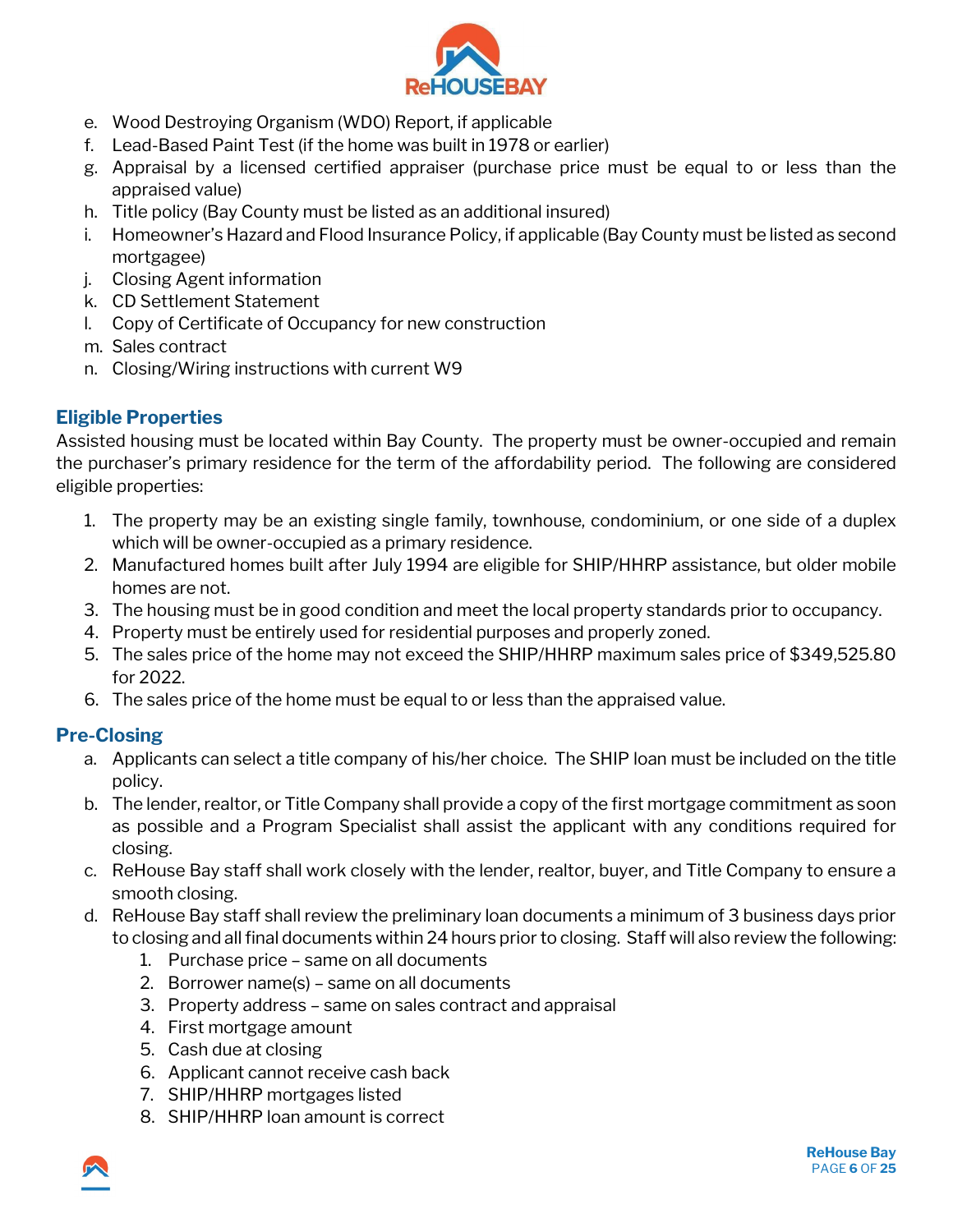

- 9. Additional funding to applicant from other sources is listed on closing documents and amount is correct
- 10. In cases where the applicant is receiving additional down payment/closing cost assistance from another funding source or agency, the SHIP/HHRP loans may take a subordinate position.
- e. If federal funds are combined with SHIP funds, Staff must pull a report on the Title Company fro[m](http://www.sam.gov/) [www.sam.gov](http://www.sam.gov/) to confirm that it is not on an Excluded Parties List (EPLS).
- f. ReHouse Bay staff prepare pay request packet. Backup documents that accompany the pay request include:
	- 1. Sales Contract
	- 2. Closing disclosure(s)
	- 3. SHIP/HHRP Mortgage & Promissory Note
	- 4. Closing/Wiring Instructions with current W9
	- 5. Proof of homeowner's insurance (Bay County listed as second mortgagee)
- h. Once approval is received, payment will be submitted to the Clerk's Office for processing. The Clerk's Office processes and wires payment. Pay requests must be submitted prior to the scheduled closing to ensure the payment is wired on time.
- i. Lender, realtor, or Title Company will submit the following information if not previously provided:
	- 1. First Mortgage Loan Commitment/Approval Letter
	- 2. Signed 1003 loan application
	- 3. Loan Estimate and Closing Disclosures
	- 4. Appraisal
	- 5. Sales Contract
	- 6. Closing agent information
	- 7. Inspection Report

#### **Closing**

Upon notification of a closing date and receipt of all documentation outlined in the Award Letter, closing may proceed. As a reminder, the documentation outlined in the Award Letter must be submitted to ReHouse Bay **10 business days prior to closing**. Please note that any delays in providing this documentation can affect the timeline associated with processing payment for the approved SHIP/HHRP Purchase Assistance amount.

The applicant(s) must have homeowner's insurance on the property. All homeowners with homes located in a designated flood zone must obtain and maintain a flood insurance policy for the term of the loan. Proof of insurance must be provided 36 hours prior to closing. Bay County must be shown as a loss payee on the insurance policy as follows:

Bay County Board of County Commissioners 840 West 11 Street Panama City, FL 32401

#### **Post-Closing**

After closing is completed, the executed closing statement, recorded security documents, deed title policy, and all executed first mortgage and SHIP/HHRP mortgage documents must be provided to ReHouse Bay staff within 30 days. Once all documents have been received, ReHouse Bay Staff will conduct a final review

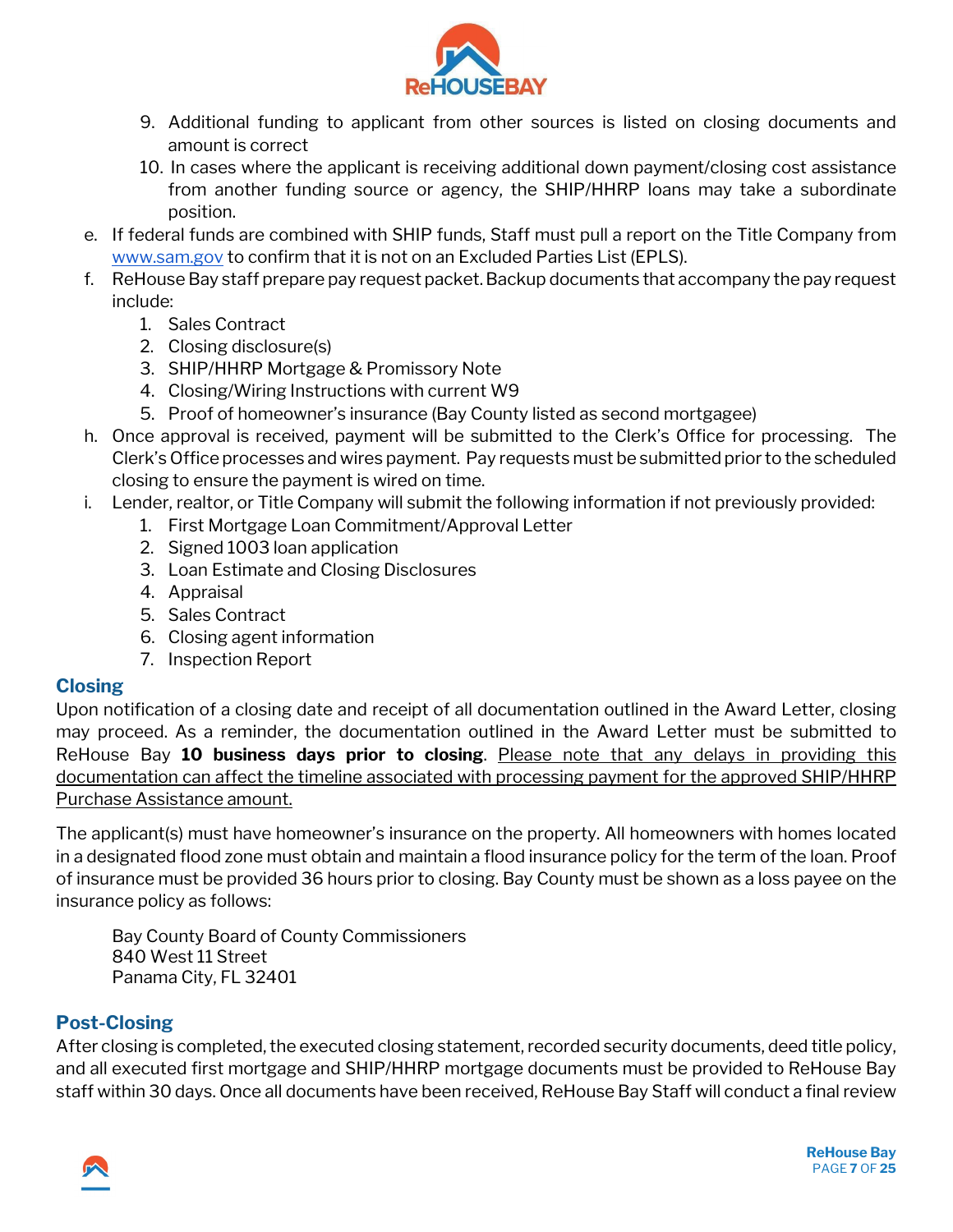

of the applicant's file for completeness. If any documents are missing, Staff will contact the applicant to obtain the missing documentation.

To confirm that the home remains the applicant's primary residence throughout the term of the SHIP/HHRP loan, ReHouse Bay staff will utilize public records to determine whether the home remains in the applicant's name(s) and that there is a homestead exemption tied to the home. If at any point the home is no longer the applicant's primary residence, sold, or transferred, the pro-rated balance of the SHIP/HHRP loan will be due to Bay County.

Applicants are permitted to sell their homes prior to the end of the SHIP/HHRP loan term. If an applicant would like to sell their home prior to the end of the SHIP/HHRP loan term, they must notify Bay County and obtain a payoff amount. Once the payoff amount is paid by the applicant, Bay County will issue a satisfaction of mortgage in Bay County with the Clerk of the Court. To obtain a payoff amount from Bay County, please contact Bay County Housing Program Manager, Tammy Harris, at (850) 215-2479 or via email at [THarris@baycountyfl.gov.](mailto:THarris@baycountyfl.gov) You may also visit the Bay County Government Center, Collaborative Services Department, located at 840 West 11 Street, Suite 2700, Panama City, FL 32401.

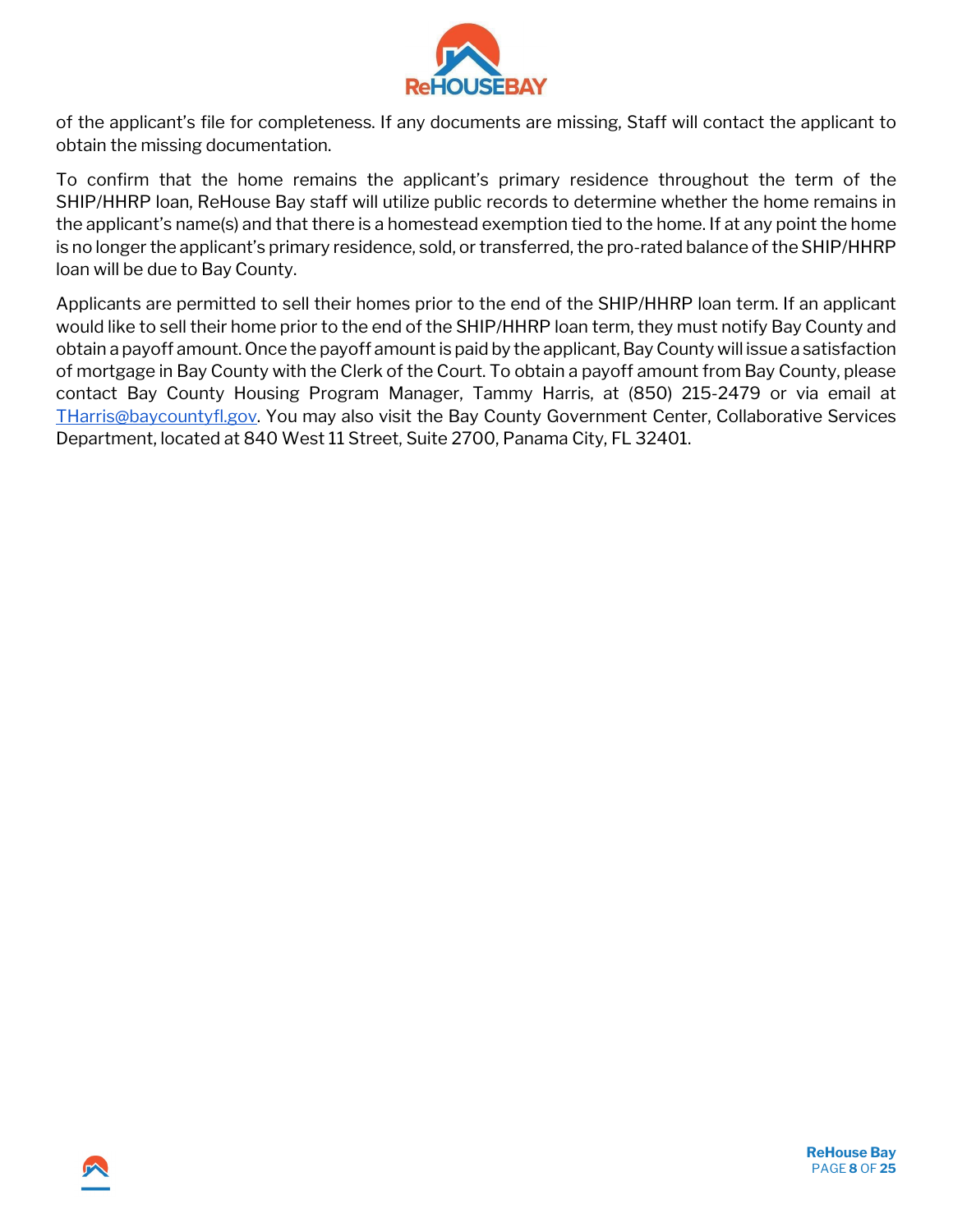

## **Exhibit A**

#### **2022 Income Limits**

**Florida Housing Finance Corporation**

## **SHIP and HHRP Programs**

|                                   | Percentage | Income Limit by Number of Persons in Household |        |        |         |         |         |         |         |         |              |
|-----------------------------------|------------|------------------------------------------------|--------|--------|---------|---------|---------|---------|---------|---------|--------------|
| County (Metro)                    | Category   |                                                |        |        |         |         |         |         |         |         | 10           |
| <b>Bay County</b>                 | 30%        | 15.800                                         | 18.310 | 23.030 | 27.750  | 32.470  | 37.190  | 41.910  | 46.630  |         | Refer to HUD |
| (Panama City MSA;                 | 50%        | 26.300                                         | 30.050 | 33,800 | 37,550  | 40,600  | 43.600  | 46.600  | 49,600  | 52,570  | 55,574       |
| Panama City-Lynn Haven-<br>Panama | 80%        | 42.100                                         | 48,100 | 54.100 | 60.100  | 64,950  | 69.750  | 74,550  | 79.350  | 84,112  | 88,918       |
| Median:<br>67.200                 | 120%       | 63.120                                         | 72.120 | 81.120 | 90.120  | 97.440  | 104.640 | 111,840 | 119.040 | 126.168 | 133.378      |
|                                   | 140%       | 73.640                                         | 84,140 | 94.640 | 105,140 | 113,680 | 122,080 | 130,480 | 138.880 | 147,196 | 155.607      |

It is anticipated that this chart will be updated annually in March or April. At that point, this document will be updated to reflect the current income limits for Bay County.

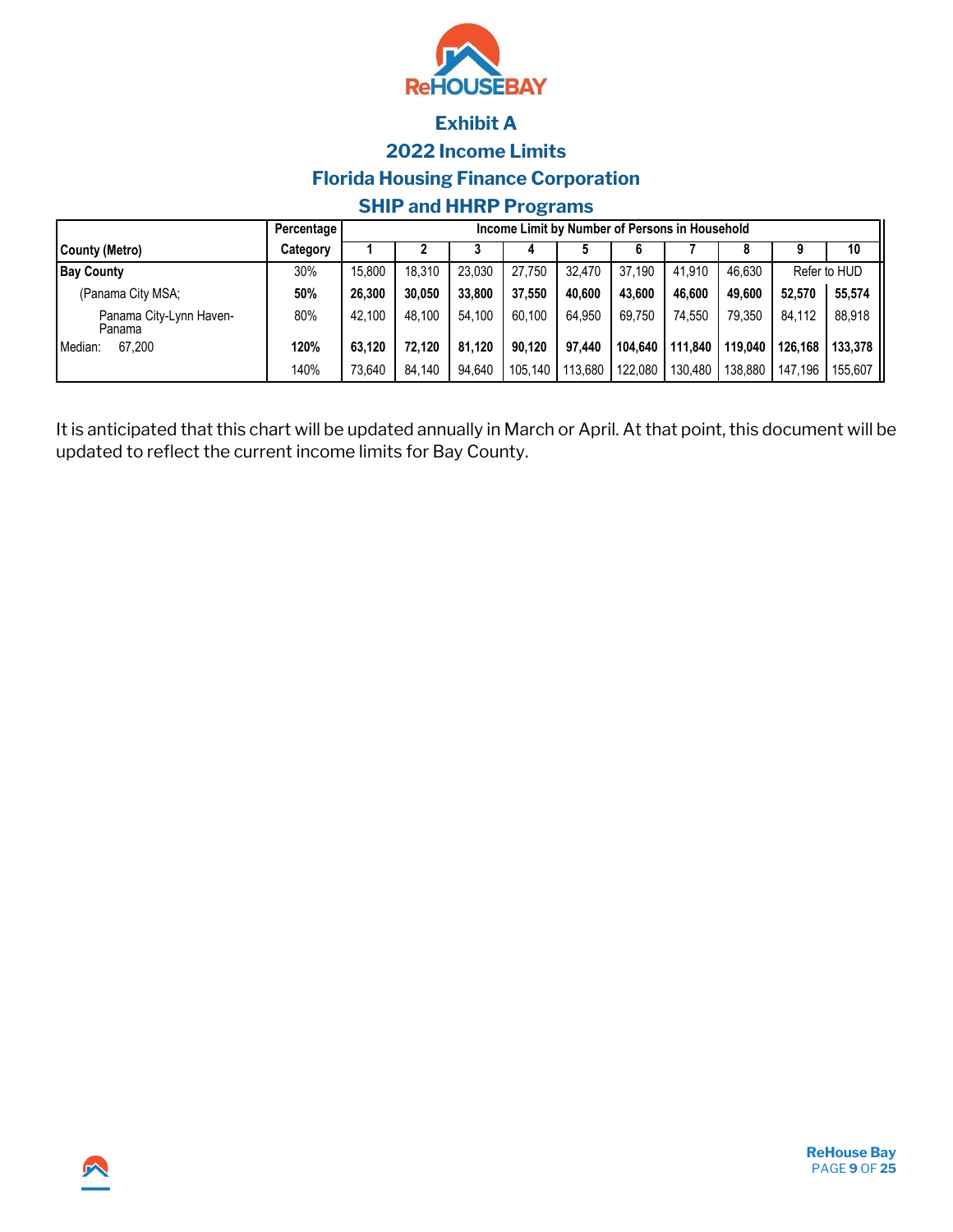

## **Exhibit B**

## **Application Documentation**

## **Applicant Documentation:**

- Driver's License, State-issued identification, or other comparable form of photo identification for every household member 18 years and older.
- Social security card for every household member.
- Proof of family size if dependents are claimed must include at least one of the following:
	- o Birth Certificate (preferred)
	- o School records with parents'/guardians' names and addresses
	- o Court-ordered letters of guardianship
	- o Divorce decree
	- o Custody or adoption agreement
	- Mortgage pre-qualification/pre-approval document.
		- o Required prior to application processing.
- Certificate of completion for homebuyer education course.
	- o Required prior to closing on a home.

## **Income Documentation:**

- Two months of paystubs, beginning with the most recent, including the pay period and gross wages.
	- $\circ$  If a household member cannot obtain two (2) months of paystubs (e.g., new employment), a written statement from the employer identifying the start date, pay amount, and pay frequency can be accepted if paired with paystubs.
	- o If a household member is unemployed at the time of application submission, but has accepted new employment, a written statement from the employer (e.g., offer letter) identifying the start date, pay amount, and pay frequency can be accepted.
- Annual Social Security Income/Social Security Disability statement identifying the monthly gross benefits.
- $\bullet$  Retirement/Pension statement identifying the monthly gross payments.
- Unemployment compensation statement identifying the monthly gross benefits.
- Court-ordered child support statement/document identifying the amount received monthly.
	- o If a household member is receiving child support that is not court-ordered, a written statement/document from the household member certifying the monthly amount received can be accepted.
- Documentation detailing any other forms of income.
- Most current IRS 1040 including a Schedule C and a Profit and Loss Statement for the last quarter for self-employed individuals with business income.
- If a household member aged 18 and older states that they do not have any income, a Zero Income Certification will be provided by a ReHouse Bay Case Manager for signature.
- Note, only the first \$480 in earnings of a full-time student aged 18 years and older who is not the head, co-head, or spouse will be included in the income calculation; however, the above income documentation requirements still apply.

## **Asset Documentation (applies to all household members regardless of age):**

● Six (6) months' checking account statements beginning with the most recent.



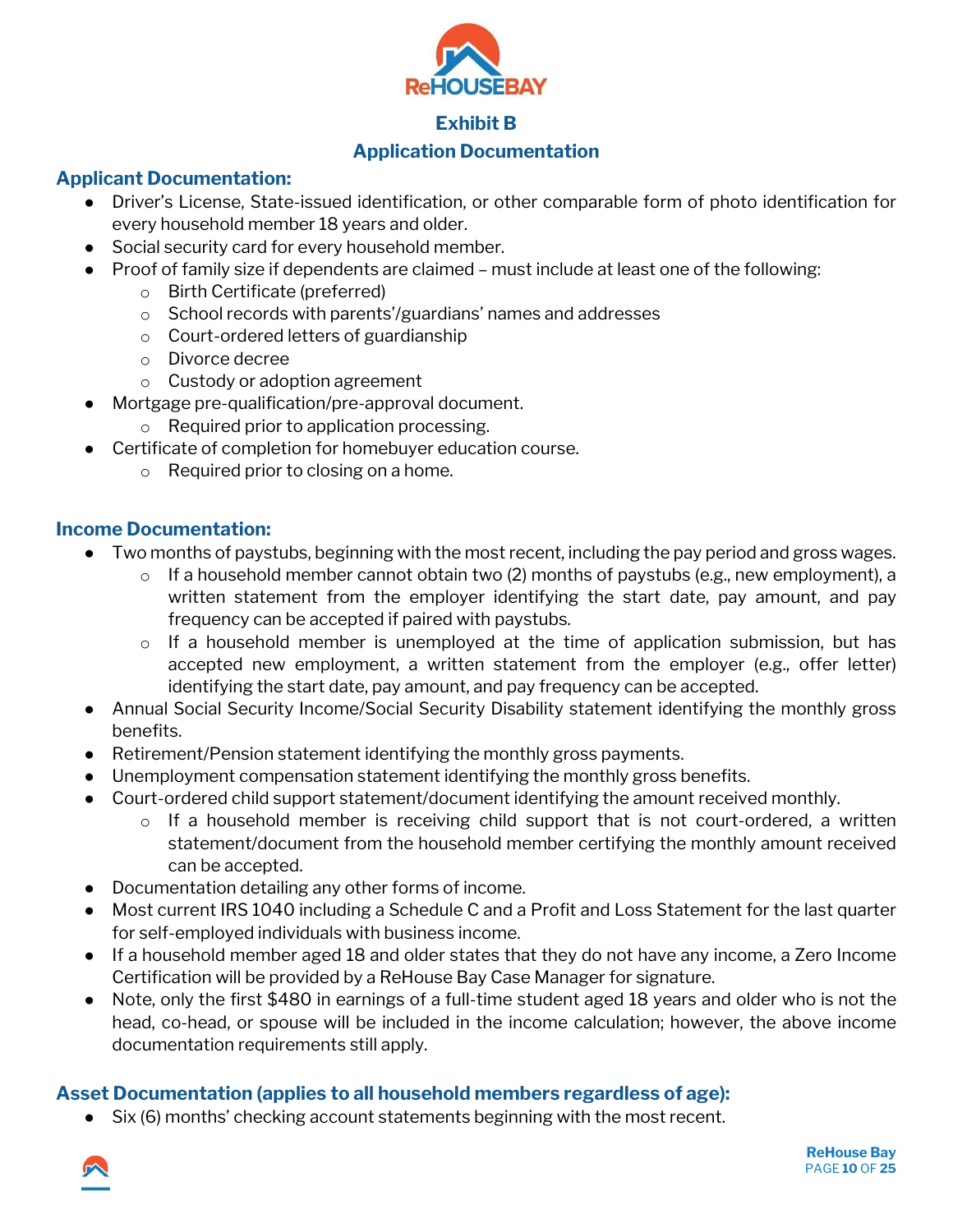

- Most recent savings account statement identifying the interest rate associated with the account.
	- $\circ$  If a household member cannot obtain a savings account statement that identifies the interest rate associated with the account, a document from the applicant's bank identifying the interest rate associated with the savings account can be accepted if paired with the most recent savings account statement.
- Most recent 401(k) or similar retirement account statement identifying the current balance and cash value of the account, after early withdrawal penalties and fees, if the amount was withdrawn.
	- $\circ$  If a household member cannot obtain a statement identifying the current balance and cash value of the account, after early withdrawal penalties and fees, a document from the applicant's 401(k)/retirement account provider identifying early withdrawal penalties and fees can be accepted if paired with the most recent statement.
	- $\circ$  If a household member states that they cannot access thee 401(k)/retirement account (does not have access to and cannot withdraw account balance), a statement/document from the account provider confirming the funds cannot be accessed/withdrawn is required.
- Most recent Direct Express statement showing the current balance of the account.
- Most recent Securities (stocks/bonds/dividends) statement.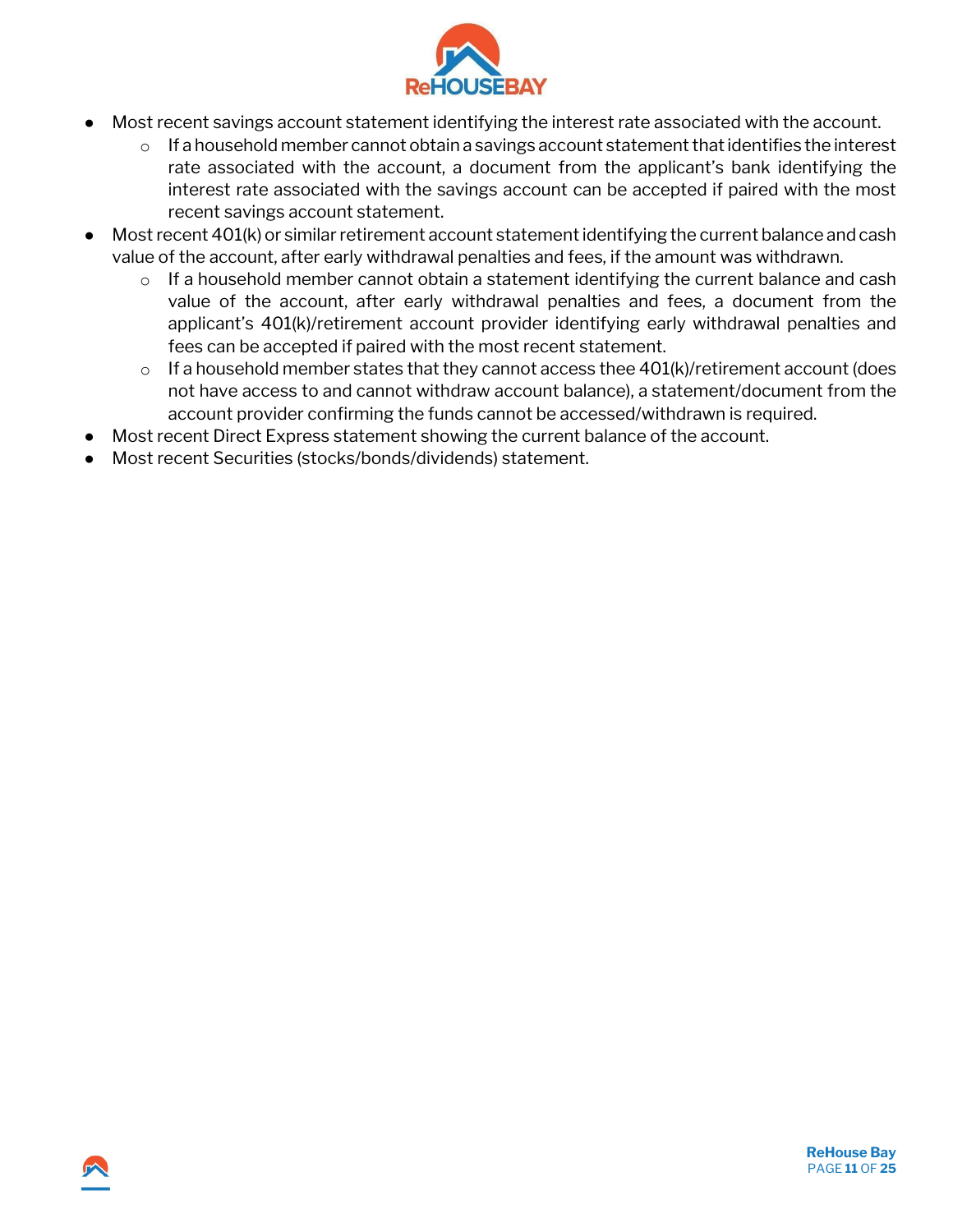

## **Exhibit C**

## **Application Documentation Checklist**

|                                                                                                                                                             | Y      | N      | N/A    | Notes |
|-------------------------------------------------------------------------------------------------------------------------------------------------------------|--------|--------|--------|-------|
| <b>Pre-Eligibility</b>                                                                                                                                      |        |        |        |       |
| First-Time Homebuyer (applicant has not owned a home within the last three                                                                                  | □      | □      | □      |       |
| years)?<br>Household Income at or below 140% AMI for Bay County? (insert estimated<br>AMI % in <i>Notes</i> column)                                         | $\Box$ | $\Box$ | $\Box$ |       |
| If applicable, is applicant legally divorced?                                                                                                               | □      | □      | □      |       |
| Lender pre-approval?                                                                                                                                        | $\Box$ | $\Box$ | $\Box$ |       |
| Completed homebuyer education course?                                                                                                                       | □      | □      | $\Box$ |       |
| <b>Applicant Documentation</b>                                                                                                                              |        |        |        |       |
| Driver's license or photo I.D. (ALL household members 18+)                                                                                                  | □      | □      | □      |       |
| Social Security Card (ALL household members)                                                                                                                | □      | □      | □      |       |
| For Each Dependent:                                                                                                                                         |        |        |        |       |
| Birth Certificate (preferred); or<br>$\bullet$                                                                                                              | □      | □      | $\Box$ |       |
| School Records with Parents'/Guardians' names and<br>$\circ$<br>addresses, court-ordered letters of guardianship, divorce<br>decree, or letters of adoption |        |        |        |       |
| Mortgage pre-qualification/pre-approval document (required prior to<br>application processing)                                                              | $\Box$ | □      | $\Box$ |       |
| Homebuyer education course certificate of completion (required prior to<br>home closing)                                                                    | □      | □      | □      |       |
| Verification of Income (ALL household members 18+)                                                                                                          |        |        |        |       |
| Two months of Paystubs                                                                                                                                      | □      | □      | □      |       |
| Social Security/Disability Award Letter                                                                                                                     | □      | □      | $\Box$ |       |
| <b>Unemployment Benefits</b>                                                                                                                                | $\Box$ | $\Box$ | $\Box$ |       |
| Retirement/Pension Income                                                                                                                                   | □      | $\Box$ | $\Box$ |       |
| <b>Child Support Documents</b>                                                                                                                              | □      | □      | □      |       |
| Self-Employed Income (Current IRS 1040 and Schedule C)                                                                                                      | □      | $\Box$ | □      |       |
| Other Income (Enter income type in Notes column)                                                                                                            | □      | □      | □      |       |
| Zero Income (enter household member's name(s) in Notes column)                                                                                              | □      | □      | $\Box$ |       |
| Verification of Assets (ALL household members regardless of age)                                                                                            |        |        |        |       |
| Six month's checking account statements                                                                                                                     | $\Box$ | $\Box$ | $\Box$ |       |
| Most recent savings account statement                                                                                                                       | □      | $\Box$ | $\Box$ |       |
| Most recent 401(k)/retirement account statement                                                                                                             | $\Box$ | $\Box$ | $\Box$ |       |
| Most recent Direct Express statement                                                                                                                        | $\Box$ | $\Box$ | $\Box$ |       |
| Most recent Securities (stocks/bonds/dividends) statement                                                                                                   | □      | $\Box$ | $\Box$ |       |
| Zero Assets (enter household member's name(s) in Notes column)                                                                                              | □      | $\Box$ | $\Box$ |       |

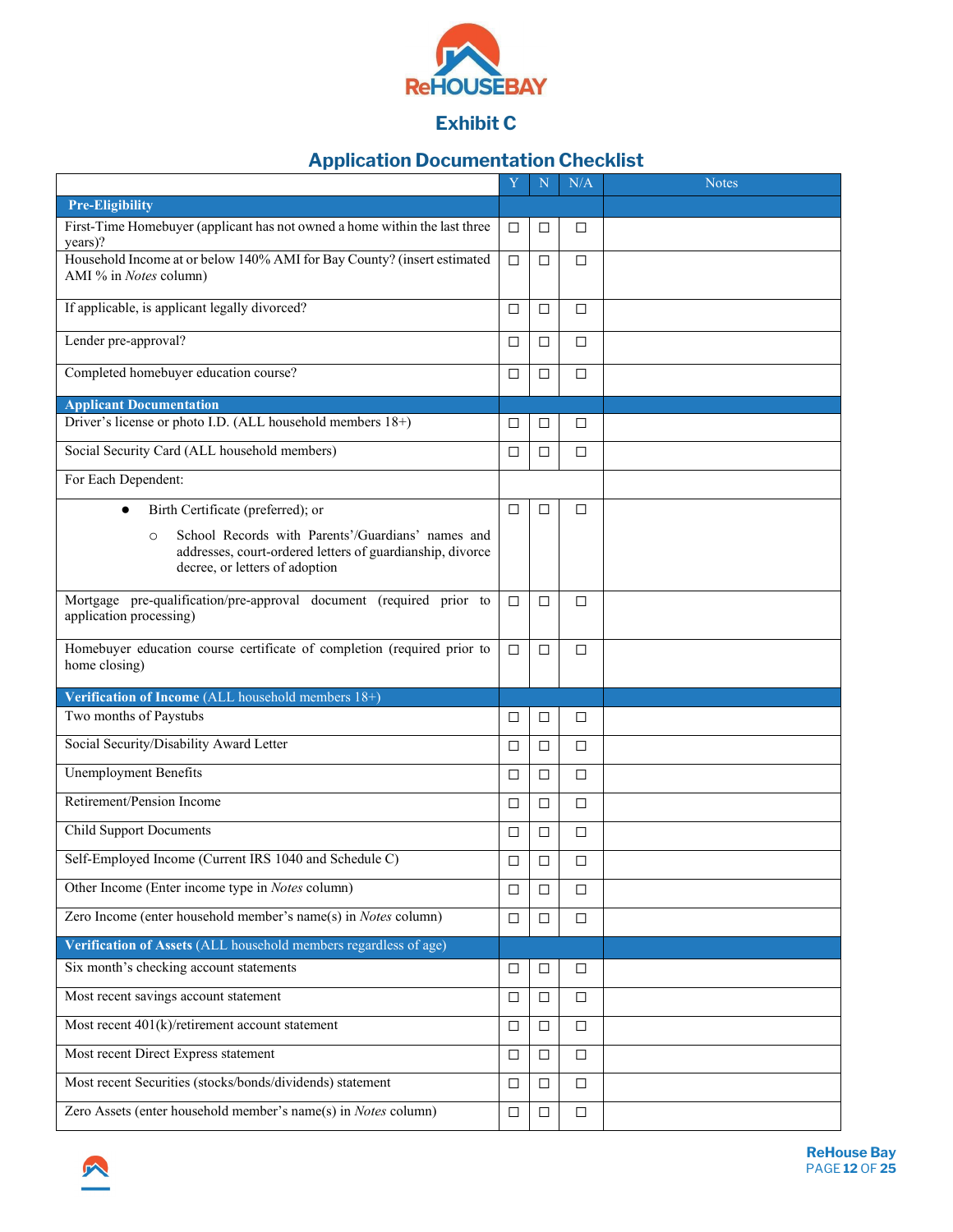

### **Exhibit D**

## **Applicant Income Eligibility Determination**

The State Housing Initiatives Partnership (SHIP) program provides funds to local governments as an incentive to create partnerships that produce and preserve affordable homeownership and multi-family housing. The program is designed to serve very low- to moderate-income families.

#### **INCOME ELIGIBILITY**

Income eligibility is determined by projecting the total household income during the upcoming 12 months based on the paystubs and other forms of income (listed in **INCOME INCLUSIONS**) of all persons 18 years of age and older in a household (except those as listed under **HOUSEHOLD SIZE** below). The projected household income will then be compared to the current Area Median Income (AMI) adjusted for household size identified in the most current annual income limits for Bay County to determine income eligibility.

#### **AREA MEDIAN INCOME (AMI)**

The Department of Housing and Urban Development (HUD) releases annual updates to its income limits by area. For the SHIP/HHRP programs, the release includes the AMI and income limits that are 30%, 50%, 80%, 120%, and 140% of the AMI adjusted for household size. For the County's SHIP/HHRP program, 140% is the maximum in its income eligibility determinations. Bay County uses HUD AMI for the Panama City-Lynn Haven-Panama City Beach, FL HUD Metro Area FMR Area income data.

## **HOUSEHOLD SIZE**

Household size is used for calculating the total household income to determine income eligibility because the income limits are adjusted for household size. It is essential to accurately determine household size, since program eligibility is "adjusted for family size" (as defined in Section 420.9071 (1) of the Florida Statutes). The median income is based on a four-person household. The income eligibility level is lower for households having fewer than four people, and higher for households with more than four people.

An eligible household is comprised of one or more natural persons determined by the county or eligible municipality to be of very low-income, low-income, or moderate-income according to the income limits adjusted for family size. The HUD Handbook 4350.3 Chapter 3 Section 3-6 (E) outlines several scenarios and provides guidance on whether or not to count an individual as a household member. Whenever the handbook indicates that an individual is a household member, the individual's full income must be included in annual income:

- a. **Temporarily absent family members** are still considered family members. For example, an administrator may consider a family member who is working in another state on assignment or who is on active military duty to be temporarily absent.
- b. The HUD Handbook outlines how to address a **family member who is permanently confined to a hospital or nursing home**. In this situation only, the family may choose to either include the absentee individual and thus his or her income, or exclude the absentee individual and his or her income. Individuals who are temporarily in a hospital or rehabilitation center are household members.
- c. Do not count **individuals as household members if they are scheduled to be incarcerated** during all of the next 12 months. Document in the applicant's file the length of time that these individuals are scheduled to be incarcerated. In Florida's prisons, information on the incarceration status of an individual and the person's anticipated date of release is public information. Obtain this information on the Internet at the Department of Corrections' website: www.dc.state.fl.us.
- d. Florida law does not legally recognize **marital separation**. Furthermore, unless legally divorced, Florida's joint property laws will likely entitle the estranged spouse to a legal claim of ownership of any house that the applicant purchases and most lending institutions will require the spouse to sign

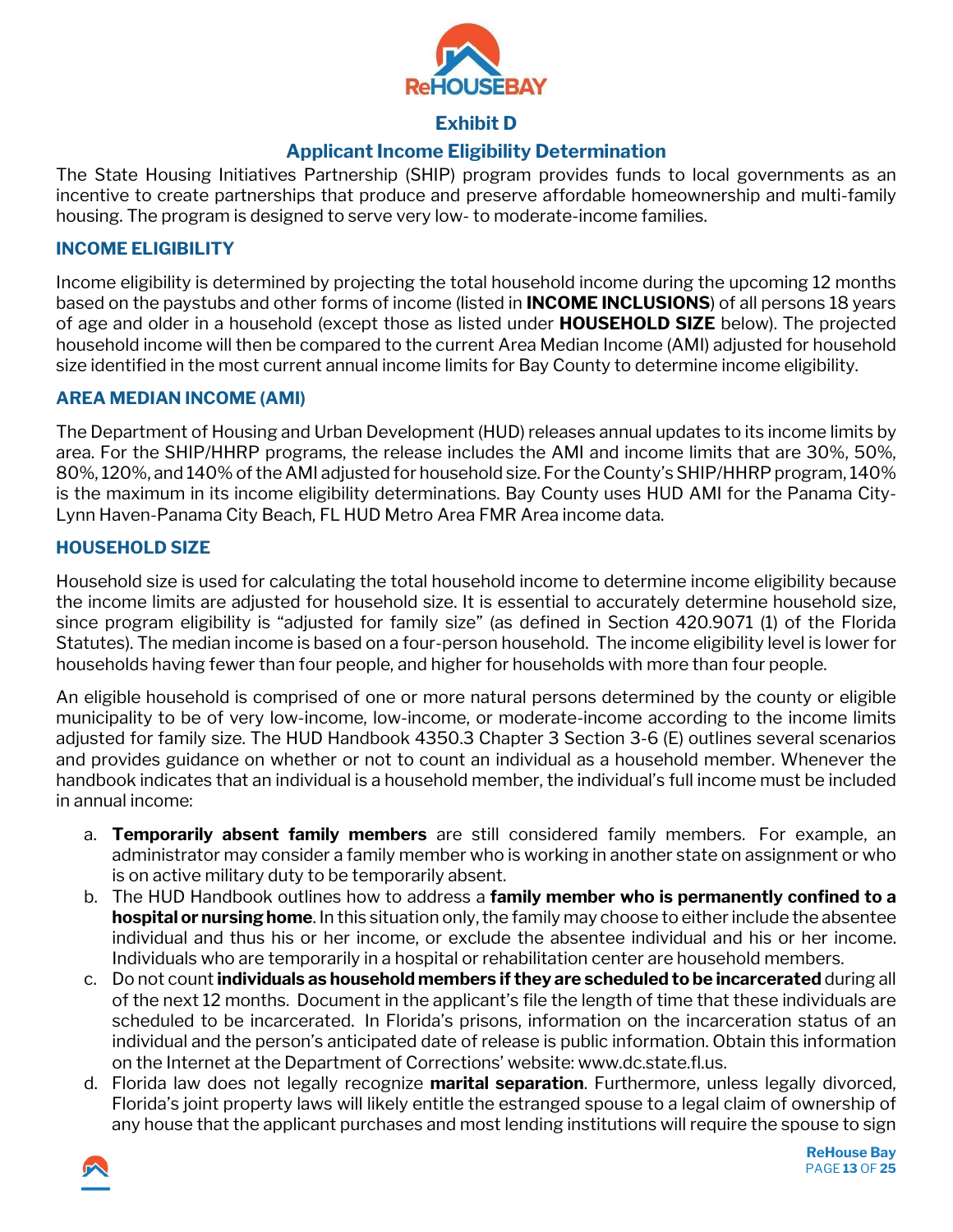

the mortgage. When an applicant is married and separated, count the estranged spouse as part of the household unless it is possible to properly document that the separation is permanent. In some situations, it seems clear that the applicant has no plan to reunite with the estranged spouse. The local housing administrator may make a determination about a permanent separation and should obtain supporting documents and include them in the SHIP recipient's file. In cases of a permanent separation, the applicant and the estranged spouse maintain separate residences and file separate tax returns.

- e. **Unborn children** of pregnant women are considered household members.
- f. The Compliance Office of the Florida Housing Finance Corporation has determined that any individual that is anticipated to be married **(fiancé)** to a household member in the future is not counted as a household member unless the marriage occurs before SHIP assistance is provided. A future marriage is an anticipated event, but not verifiable. Therefore, the fiancé cannot be counted as part of the household. There are two exceptions to this policy:
	- i. Count the fiancé if his or her income is provided to a first mortgage lender to qualify the household to purchase a home.
	- ii. Count the fiancés as a household member including his or her income if he or she currently dwells within the household.
- g. **Foster children or foster adults** are counted as household members. The HUD Handbook 4350.3 Chapter 5 notes, however, that "payments received by the family for the care of foster children or foster adults are not counted" as part of household income.
- h. The HUD Handbook instructs administrators to count as household member's **children in joint custody** arrangements who are present in the household 50% or more of the time. Properly document this custody with school records, court documents, income taxes, or other records that indicate that the child's permanent address is with the applicant.
- i. An applicant's children who are **away in college or school** should be counted as household members if they live with the family during school recesses. Do not count children who are away at school who have established residency at another address or location as evidenced by a lease agreement. The new address or location is considered the student's principal place of residence.
- j. **Live-in Aides** are not counted as household members. An aide is a person who resides with one or more elderly persons, near-elderly persons, or persons with disabilities, and who is 1) determined to be essential to the care and well-being of the person; 2) is not obligated for the support of the person; and 3) would not be living in the unit except to provide the necessary supportive services. A relative may be considered to be a live-in aide but must meet the above requirements.
- k. Some adults in the household may be currently **unemployed**. Remember to still count them as household members. Include any source of income that they do provide, including unemployment compensation. It is not necessary to fill out an "affidavit of unemployment" or similar form which indicates that a job is being sought. Sufficient documentation of the unemployed adult is included on the applicant's signed application. Simply remind the individual to let you know if a job is obtained before SHIP assistance is provided.
- l. Some households include an individual renting a room. Count **tenants** as household members and count their income. Since the tenant's full income is included, do not count the rent the tenant pays. Nothing in the HUD Handbook 4350.3 provides instruction to not count tenants as household members. Instead, HUD's online "CPD income calculator" provides the following definition of Household: All the people who occupy a housing unit. A household includes the related family members and all the unrelated people who share the housing unit. A person living alone in a housing unit, or a group of unrelated people sharing a housing unit such as partners or roomers, is also counted as a household. Everyone occupying a housing unit, related or unrelated is a household member.

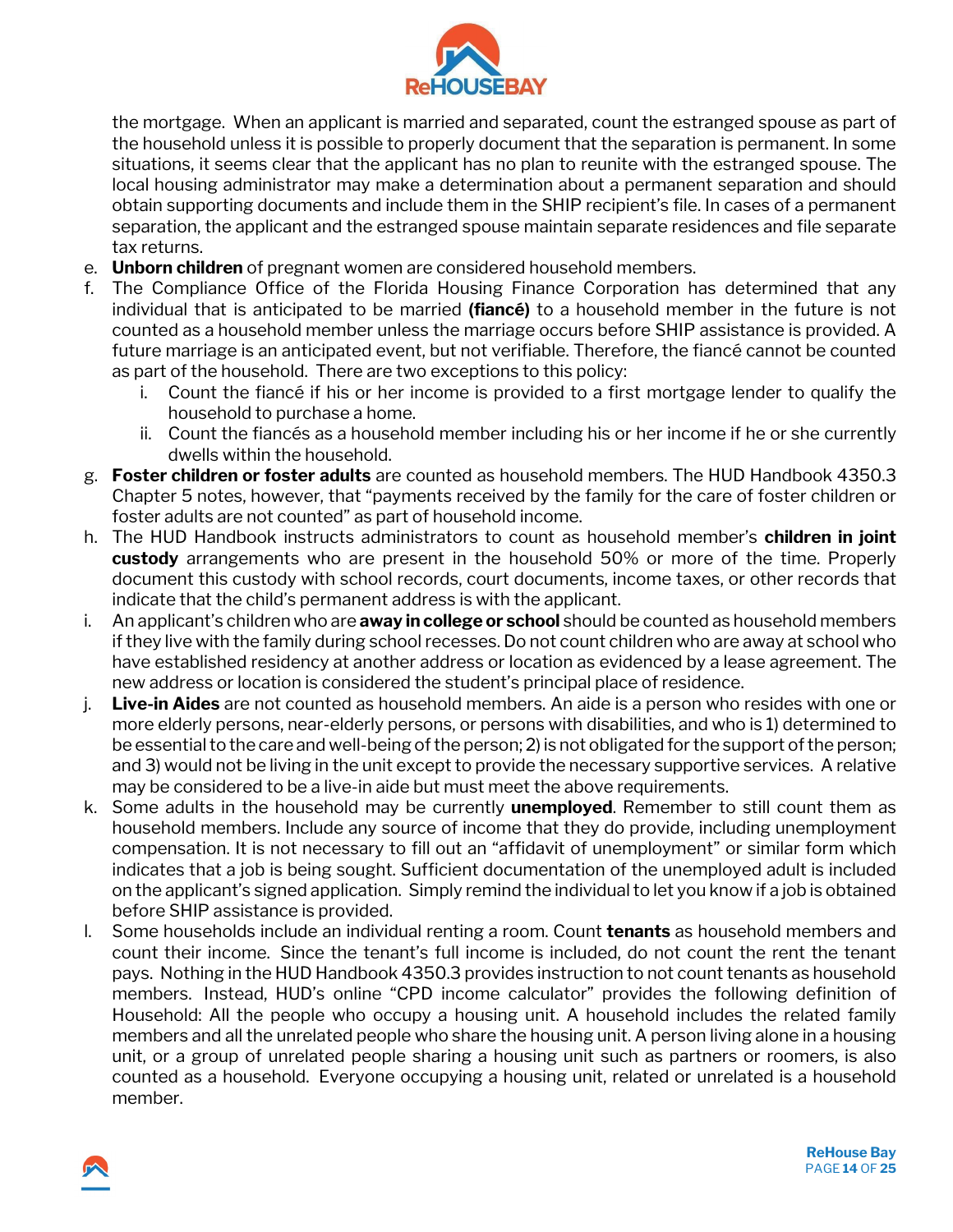

#### **PROCEDURES FOR DETERMINING INCOME ELIGIBILITY**

Bay County determines and projects annual income in compliance with 24 CFR Part 5. The following steps will be followed when determining income eligibility:

- 1. Bay County provides applicants with the application that identifies the required income and asset documentation.
- 2. Applicant submits application and required income documentation.
- 3. Bay County reviews and verifies all household and income documentation for authenticity, accuracy, and completeness.
- 4. Bay County calculates the projected annual income for the applicant's household during the next twelve (12) months.
- 5. Bay County compares the calculated income against the current HUD Income Limits for the Panama City-Lynn Haven-Panama City Beach, FL HUD Metro Area FMR Area.

#### **ANNUAL INCOME DEFINED**

Annual income is a combination of the gross amounts, before any deductions, of earned, unearned, and asset income of all household members. Annual income is income anticipated to be received in the 12 month period following initial determination of eligibility (or reexamination of income, for annual recertification on rental properties). Source: 24 CFR Part 5, Subpart F, Section 5.609.

The SHIP Statute defines "annual gross income" in a fashion that provides local governments with the flexibility of determining annual income using one of three definitions. While each of these definitions shares similarities, there are slight variations in the following three methodologies:

- 1. Most common: "Annual income" as defined in Title 24 of the Code of Federal Regulations section 5.609 (commonly referred to as 24 CFR Part 5); or
- 2. Annual income as reported under the Census long-form for the most recent available decennial Census; or
- 3. Adjusted gross income as defined for purposes of reporting under Internal Revenue Service (IRS) Form 1040 series for individual federal annual income tax purposes.

Bay County determines annual income as defined in 24 CFR Part 5.

Annual income includes income from members currently in or intending to reside in the household. This Appendix will define and discuss income issues according to the most commonly used definition for annual income, defined under HUD 24 CFR Section 5.609. According to this source, income means all amounts, monetary or not, which:

- a. Are received by or paid on behalf of the family head or spouse, even if temporarily absent from the unit, or to any other family member; and/or
- b. Are anticipated to be received from a source outside the family during the 12-month period following admission or annual reexamination effective date; and
- c. Are derived (during the next 12-month period) from assets to which any member of the family has access; and
- d. Are not specifically excluded (as stated on the income inclusion and exclusion section starting on page 83).

To annualize full-time employment*,* multiply the type of wage by the following periodic amounts:

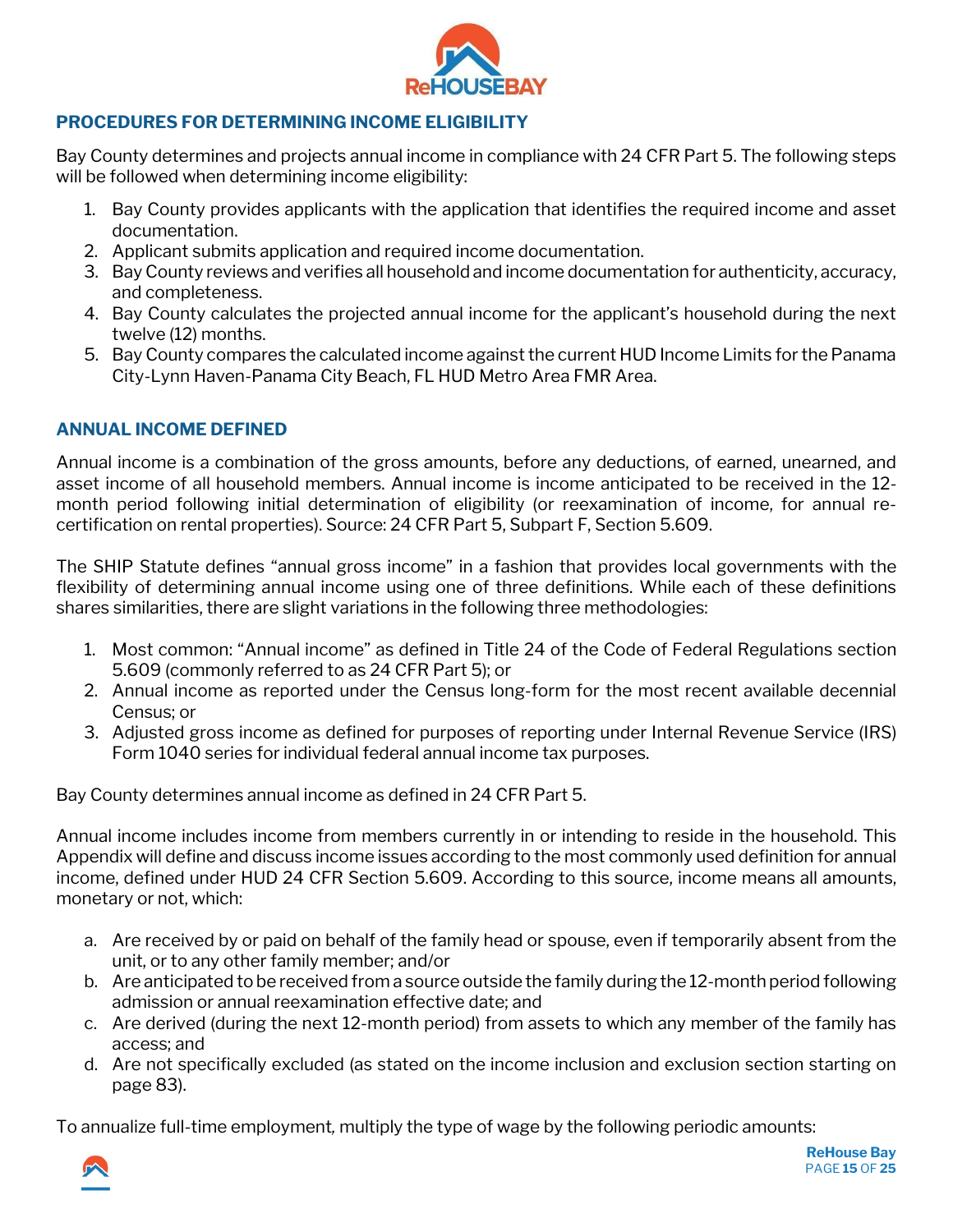

- a. Hourly wages by 2,080 hours;
- b. Weekly wages by 52;
- c. Bi-weekly (every two weeks) amounts by 26;
- d. Semimonthly (every half month) amounts by 24; or,
- e. Monthly amounts by 12.

To annualize income from anything other than full-time employment, multiply:

- a. Hourly wages times the number of hours the household expects to work annually; or,
- b. Average weekly wages times the number of weeks the household expects to work; or,
- c. Other periodic amounts (monthly, bi-weekly, etc.) by the number of periods a household member expects to work.

Annual wages should always reflect the entire 12-month period, regardless of the pay schedule. For example, a teacher is paid \$25,000 per year. Use the \$25,000 figure whether the payment is made in 12 monthly installments, nine installments, or some other payment schedule.

Always use current circumstances to project income, unless verification forms indicate that an imminent change will occur over the course of the 12-month period.

## **INCOME QUALIFICATION**

When calculating household income, income from the following sources are included:

1. Annual income (both earned and unearned) of the head of the household, spouse or

co-head and other adult members of the household, 18 years or older.

2. Annual income of individuals under the age of 18, who have entered into a lease

under state law and are acting as the head, co-head or spouse for the household. Such persons are sometimes referred to as emancipated minors (e.g., a person under the age of 18 who is married).

3. The first \$480 in earnings of a full-time student aged 18 and older who is not the head,

co-head or spouse. Note: All of the full-time student's asset income is counted.

- 4. Other income (any income that is not employment income, such as Social Security, SSI, AFDC benefits) of children under the age of 18 who are members of the household (dependents) as well as all adults.
- 5. Also include any income of:
- a. Children who are temporarily absent due to placement in a foster home.
- b. Children who are Students who are away at school but who live with the family during school recesses.
- c. Emancipated minor(s), residing with the household as a member (and as a dependent), rather than the head, spouse or co-head.
- d. Income of temporarily absent family members who are still considered household members.
- e. Income of persons confined to a hospital or nursing home and considered a household member.

## **INCOME INCLUSIONS**

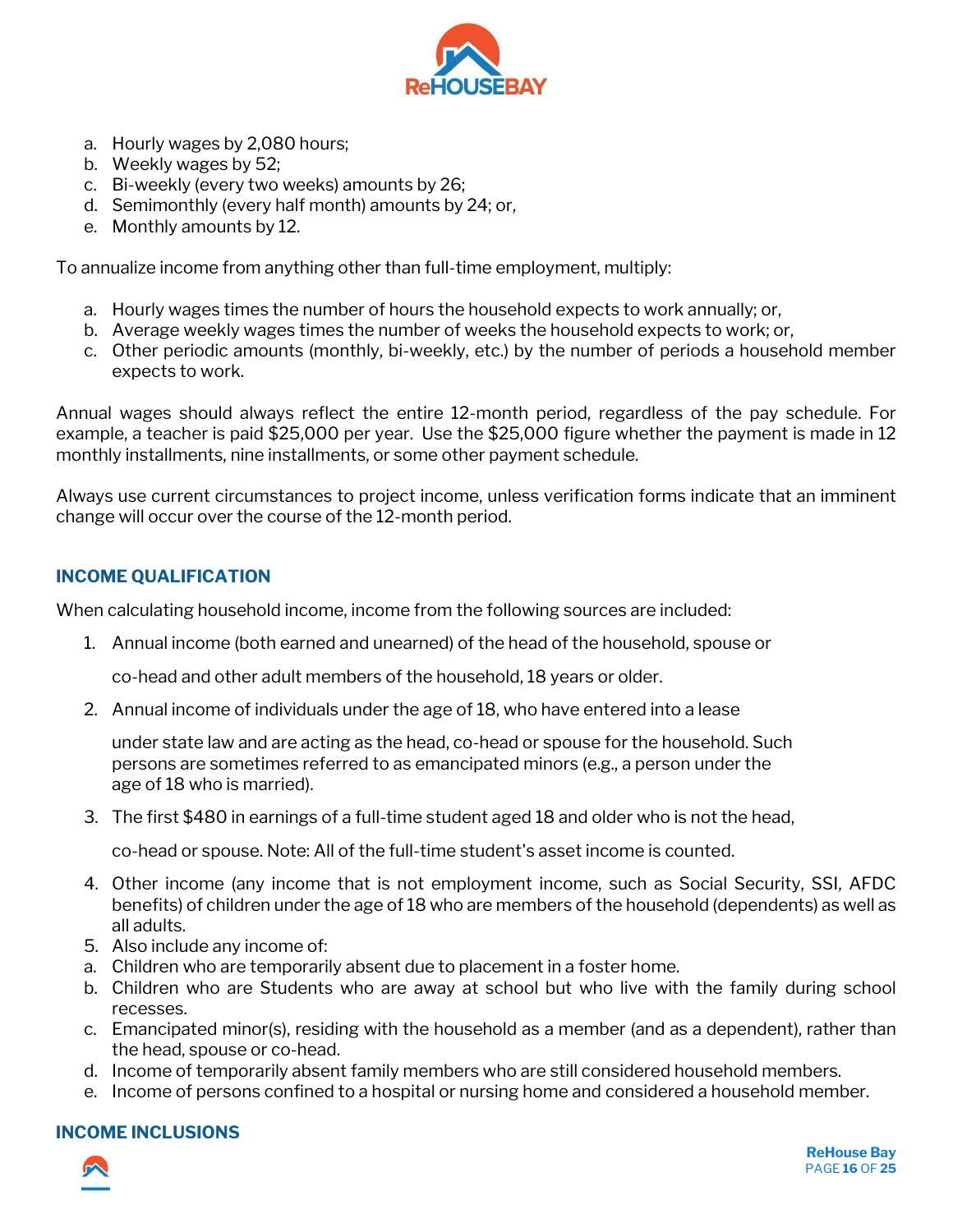

- 1. The full amount, before any payroll deductions, of wages and salaries, overtime pay, commissions, fees, tips and bonuses, and other compensation for personal services;
- 2. The net income from the operation of a business or profession. Expenditures for business expansion or amortization of capital indebtedness shall not be used as deductions in determining net income. An allowance for depreciation of assets used in a business or profession may be deducted, based on straight-line depreciation, as provided in Internal Revenue Service regulations. Any withdrawal of cash or assets from the operation of a business or profession will be included in income, except to the extent the withdrawal is reimbursement of cash or assets invested in the operation by the family;
- 3. Interest, dividends, and other net income of any kind from real or personal property. Expenditures for amortization of capital indebtedness shall not be used as deductions in determining net income. An allowance for depreciation is permitted only as authorized in paragraph (2) above. Any withdrawal of cash or assets from an investment will be included in income, except to the extent the withdrawal is reimbursement of cash or assets invested by the family. Where the family has net family assets in excess of \$5,000, annual income shall include the greater of the actual income derived from all net family assets or a percentage of the value of such assets based on the current passbook savings rate, as determined by HUD;
- 4. The full amount of periodic amounts received from social security, annuities, insurance policies, retirement funds, pensions, disability or death benefits, and other similar types of periodic receipts, including a lump-sum amount or prospective monthly amounts for the delayed start of a periodic amount (e.g., Black Lung Sick benefits, Veterans Disability, Dependent Indemnity Compensation, payments to the widow of a serviceman killed in action). See paragraph (13) under Income Exclusions for an exception to this paragraph;
- 5. Payments in lieu of earnings, such as unemployment, disability compensation, worker's compensation, and severance pay, except as provided in paragraph (3) under Income Exclusions;
- 6. Welfare Assistance:
	- a. Welfare assistance received by the family.
	- b. If the welfare assistance payment includes an amount specifically designated for shelter and assistance agency in accordance with the actual cost of shelter and utilities, the amount of welfare assistance income to be included as income shall consist of:
		- The amount of the allowance or grant exclusive of the amount specifically designated for shelter or utilities; plus
		- The maximum amount that the welfare assistance agency could in fact allow the family for shelter and utilities. If the family's welfare assistance is ratably reduced from the standard of need by applying a percentage, the amount calculated under this paragraph shall be the amount resulting from one application of the percentage.
- 7. Periodic and determinable allowances, such as alimony and child support payments, and regular contributions or gifts received from organizations or from persons not residing in the dwelling; and
- 8. All regular pay, special pay, and allowances of a member of the Armed Forces, except as provided in **INCOME EXCLUSIONS**.
- 9. For Section 8 programs only and as provided in 24 CFR 5.612, any financial assistance, in excess of amounts received for tuition, that an individual receives under the Higher Education Act of 1965 (20 U.S.C. 1001 et seq.), from private sources, or from an institution of higher education (as defined under the Higher Education Act of 1965 (20 U.S.C. 1002)), shall be considered income to that individual, except that financial assistance described in this paragraph is not considered annual income for persons over the age of 23 with dependent children. For purposes of this paragraph "financial assistance" does not include loan proceeds for the purpose of determining income. (Note: This paragraph also does not apply to a student who is living with his/her parents who are applying for or receiving Section 8 assistance).



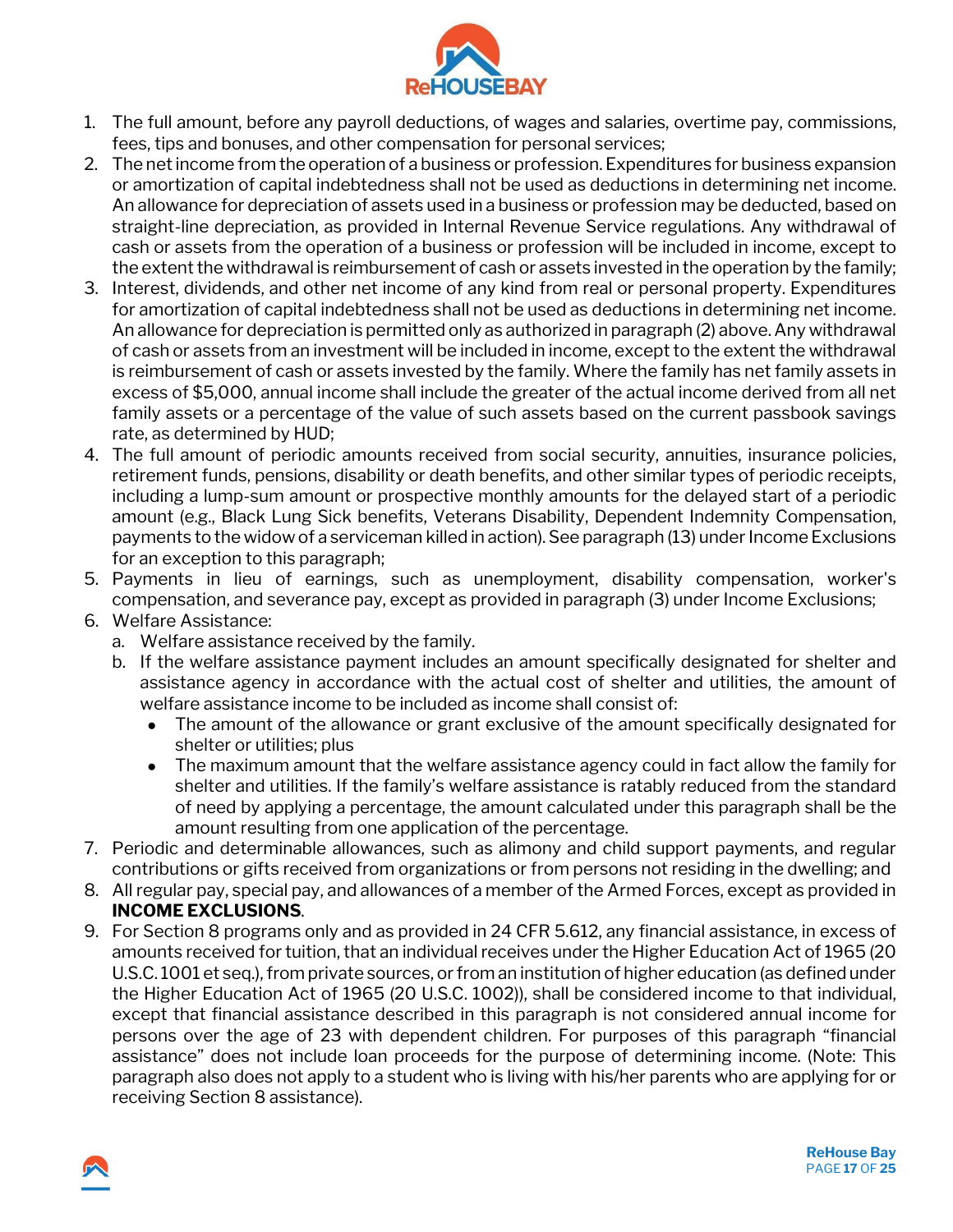

### **INCOME EXCLUSIONS**

- 1. Income from the employment of children (including foster children) under the age of 18 years;
- 2. Payments received for the care of foster children or foster adults (usually persons with disabilities unrelated to the tenant family, who are unable to live alone);
- 3. Lump-sum additions to family assets, such as inheritances, insurance payments (including payments under health and accident insurance and worker's compensation), capital gains, and settlement for personal or property losses, except as provided in **INCOME INCLUSIONS**;
- 4. Amounts received by the family that are specifically for, or in reimbursement of, the cost of medical expenses for any family member;
- 5. Income of a live-in aide, as defined in 24 CFR 5.403;
- 6. The full amount of student financial assistance paid directly to the student or to the educational institution (see **INCOME INCLUSIONS** above, for students receiving Section 8 assistance);
- 7. The special pay to a family member serving in the Armed Forces who is exposed to hostile fire (e.g., in the past, special pay included Operation Desert Storm);
- 8. a) Amounts received under training programs funded by HUD (e.g., training received under Section 3);
	- b) Amounts received by a person with a disability that are disregarded for a limited time for purposes of supplemental security income eligibility and benefits because they are set-aside for use under a Plan to Attain Self-Sufficiency (PASS);
	- c) Amounts received by a participant in other publicly assisted programs that are specifically for or in reimbursement of out-of-pocket expenses incurred (special equipment, clothing, transportation, child-care, etc.) and which are made solely to allow participation in a specific program;
	- d) Amounts received under a resident service stipend. A resident service stipend is a modest amount (not to exceed \$200 per month) received by a resident for performing a service for the owner, on a part-time basis, that enhances the quality of life in the project. Such services may include, but are not limited to, fire patrol, hall monitoring, lawn maintenance, and residentinitiative coordination. No resident may receive more than one such stipend during the same period of time; or
	- e) Incremental earnings and benefits resulting from participation in qualifying state or local employment training programs (including training programs not affiliated with a local government) and training of a family member as a resident management staff person. Amounts excluded by this provision must be received under employment training programs with clearly defined goals and objectives, and are excluded only for the period during which the family member participates in the employment training program.
- 9. Temporary, nonrecurring, or sporadic income (including gifts);
- 10. Reparation payments paid by a foreign government pursuant to claims filed under the laws of that government by persons who were persecuted during the Nazi era. (Examples include payments by the German and Japanese governments for atrocities committed during the Nazi era);
- 11. Earnings in excess of \$480 for each full-time student 18 years or older (excluding the head of household and spouse);
- 12. Adoption assistance payments in excess of \$480 per adopted child;
- 13. Deferred periodic amounts from supplemental security income and social security benefits that are received in a lump-sum amount or in prospective monthly amounts;
- 14. Amounts received by the family in the form of refunds or rebates under state or local law for property taxes paid on the dwelling unit;
- 15. Amounts paid by a state agency to a family with a member who has a developmental disability and is living at home to offset the cost of services and equipment needed to keep the developmentally disabled family member at home; or

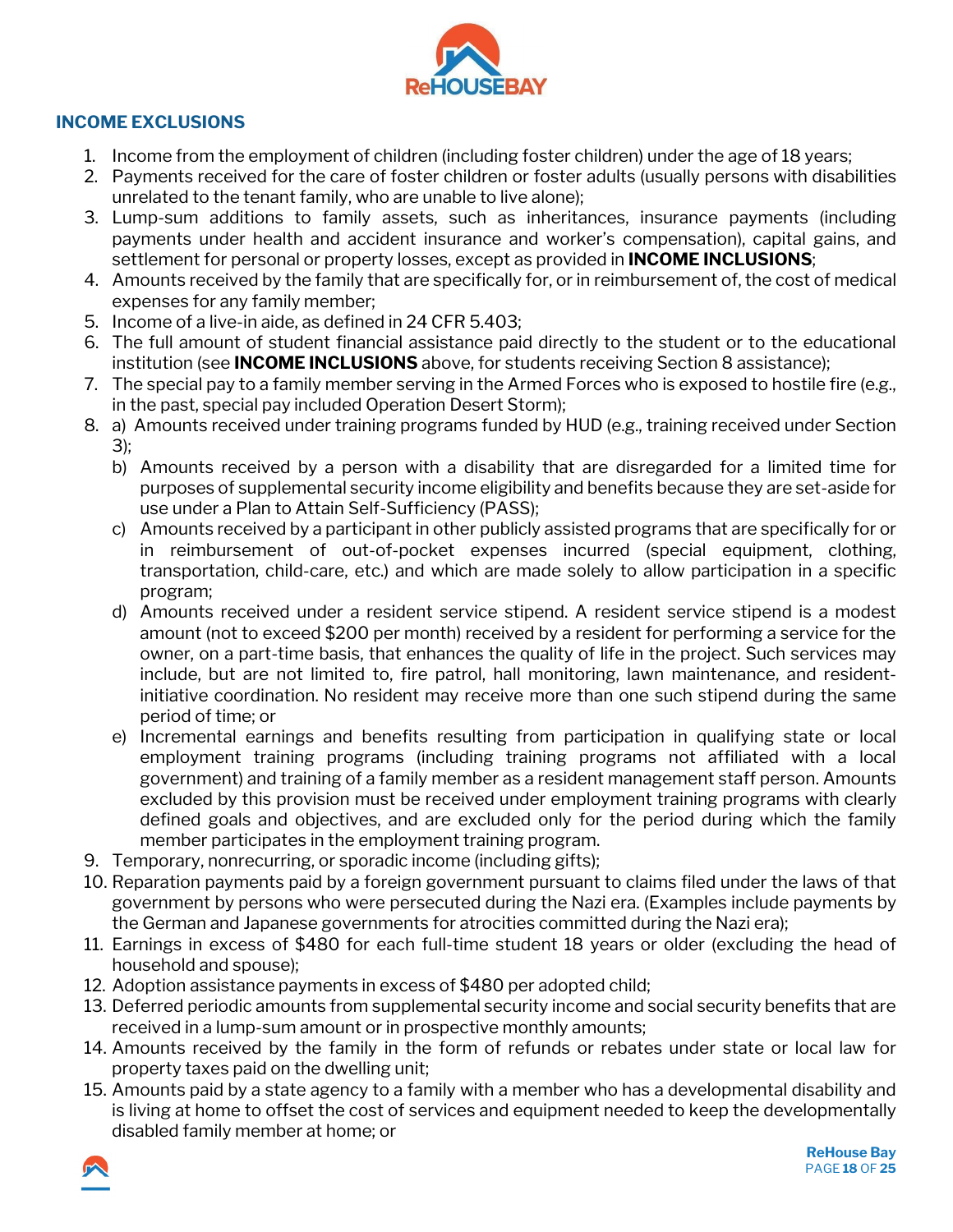

- 16. Amounts specifically excluded by any other federal statute from consideration as income for purposes of determining eligibility or benefits under a category of assistance programs that includes assistance under any program to which the exclusions set forth in 24 CFR 5.609(c) apply. A notice will be published in the Federal Register and distributed to housing owners identifying the benefits that qualify for this exclusion. Updates will be published and distributed when necessary. The following is a list of income sources that qualify for that exclusion:
	- a. The value of the allotment provided to an eligible household under the Food Stamp Act of 1977 (7 U.S.C. 2017 [b]);
	- b. Payments to Volunteers under the Domestic Volunteer Services Act of 1973 (42 U.S.C. 5044(g), 5058) (employment through AmeriCorps, Volunteers in Service to America [VISTA], Retired Senior Volunteer Program, Foster Grandparents Program, youthful offender incarceration alternatives, senior companions);
	- c. Payments received under the Alaska Native Claims Settlement Act (43 U.S.C. 1626[c])
	- d. Income derived from certain sub marginal land of the United States that is held in trust for certain Indian tribes (25 U.S.C. 459e);
	- e. Payments or allowances made under the Department of Health and Human Services' Low-Income Home Energy Assistance Program (42 U.S.C. 8624[f]);
	- f. Payments received under programs funded in whole or in part under the Job Training Partnership Act (29 U.S.C. 1552[b]; (effective July 1, 2000, references to Job Training Partnership Act shall be deemed to refer to the corresponding provision of the Workforce Investment Act of 1998 [29 U.S.C. 2931], e.g., employment and training programs for Native Americans and migrant and seasonal farm workers, Job Corps, veterans employment programs, state job training programs, career intern programs, AmeriCorps);
	- g. Income derived from the disposition of funds to the Grand River Band of Ottawa Indians (Pub. L-94-540, 90 Stat. 2503-04);
	- h. The first \$2,000 of per capita shares received from judgment funds awarded by the Indian Claims Commission or the U. S. Claims Court and the interests of individual Indians in trust or restricted lands, including the first \$2,000 per year of income received by individual Indians from funds derived from interests held in such trust or restricted lands (25 U.S.C. 1407-1408);
	- i. Amounts of scholarships funded under title IV of the Higher Education Act of 1965, including awards under federal work-study programs or under the Bureau of Indian Affairs student assistance programs (20 U.S.C. 1087uu);
	- j. Payments received from programs funded under Title V of the Older Americans Act of 1985 (42 U.S.C. 3056[f]), e.g., Green Thumb, Senior Aides, Older American Community Service Employment Program;
	- k. Payments received on or after January 1, 1989, from the Agent Orange Settlement Fund or any other fund established pursuant to the settlement in In Re Agentproduct liability litigation, M.D.L. No. 381 (E.D.N.Y.);
	- l. Payments received under the Maine Indian Claims Settlement Act of 1980 (25 U.S.C. 1721);
	- m. The value of any child care provided or arranged (or any amount received as payment for such care or reimbursement for costs incurred for such care) under the Child Care and Development Block Grant Act of 1990 (42 U.S.C. 9858q);
	- n. Earned income tax credit (EITC) refund payments received on or after January 1, 1991, including advanced earned income credit payments (26 U.S.C. 32[j]);
	- o. Payments by the Indian Claims Commission to the Confederated Tribes and Bands of Yakima Indian Nation or the Apache Tribe of Mescalero Reservation (Pub. L. 95-433);
	- p. Allowances, earnings, and payments to AmeriCorps participants under the National and Community Service Act of 1990 (42 U.S.C. 12637[d]);

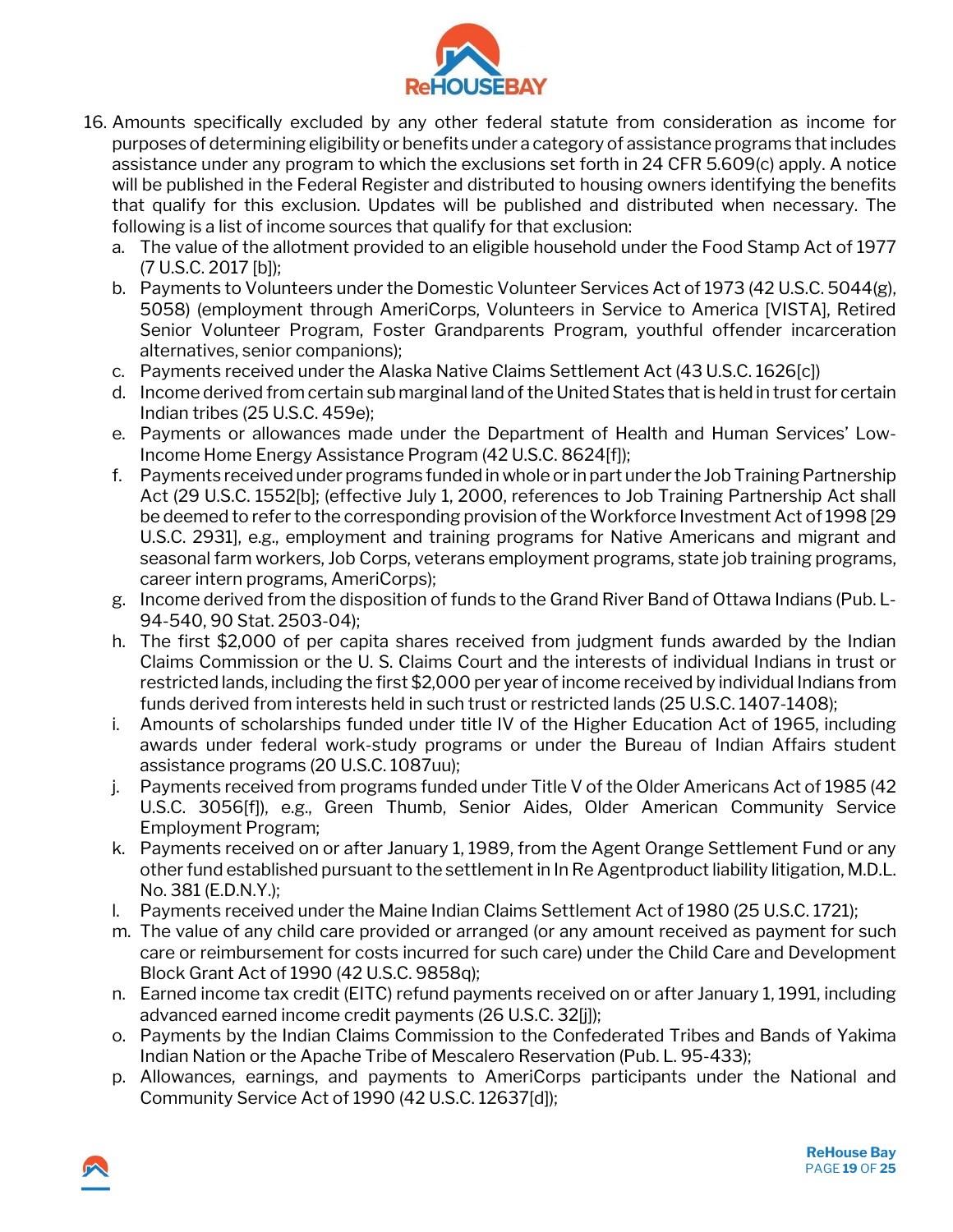

- 17. Child support: In some cases, a household is not receiving child support, even though it is courtordered. The full amount of court-ordered child support must be included in household income whether or not it is regularly received by the household.
	- a. A divorce decree is a legal document mandating the payment of child support.
	- b. A household that is not receiving court-ordered child support has legal recourse to force payment of the support.
	- c. Such a household can schedule a contempt of court hearing or contact the Department of Revenue's Child Support Enforcement office (the contact phone number is (800) 622-5437). Housing administrators can only exclude child support as an income source when they document that a household has exhausted legal means for trying to obtain the support and is still not receiving the child support.
	- d. Some applicants may be receiving non-court-ordered child support. Program will use a "verification of cash contribution" form to document this income. If non-court ordered child support is not being received, it is simply not a source of income to be included in overall household income.

## **INCOME DOCUMENTATION**

The following forms of income documentation are required to be submitted for each household member aged 18 years or older, if applicable:

- 1. Two (2) months of paystubs including the pay period and gross wages.
	- a. If a household member cannot obtain two (2) months of paystubs (e.g., new employment), a written statement from the employer identifying the start date, pay amount, and pay frequency can be accepted if paired with paystubs.
	- b. If a household member is unemployed at the time of application submission, but has accepted new employment, a written statement from the employer (e.g., offer letter) identifying the start date, pay amount, and pay frequency can be accepted.
- 1. Annual Social Security Income/Social Security Disability statement identifying the monthly gross benefits.
- 2. Retirement/Pension Statement identifying the monthly gross payments.
- 3. Unemployment compensation statement identifying the monthly gross benefits.
- 4. Court-ordered child support statement/document identifying the amount received monthly.
	- a. If a household member is receiving child support that is not court-ordered, a written statement/document from the household member certifying the monthly amount received can be accepted.
- 1. Documentation detailing any other forms of income.
- 2. Most current IRS 1040 including a Schedule C and a Profit and Loss Statement for the last quarter for self-employed individuals with business income.
- 3. If a household member aged 18+ states that they do not have any income, a Zero Income Certification form should be completed by the household member.
- 4. If a household member aged 18+ states that they do not have any income, but the provided checking/savings account statements show regular deposits, an Explanation of Deposits form should be completed by the household member.

#### **CONSIDERATIONS OF ASSETS**

1. Assets Defined: Assets are items of value, other than necessary personal items, and are considered along with verified income in determining the eligibility of a household. Even if the applicant elects not to access the asset's principal or interest, the potential annual income that can be earned from



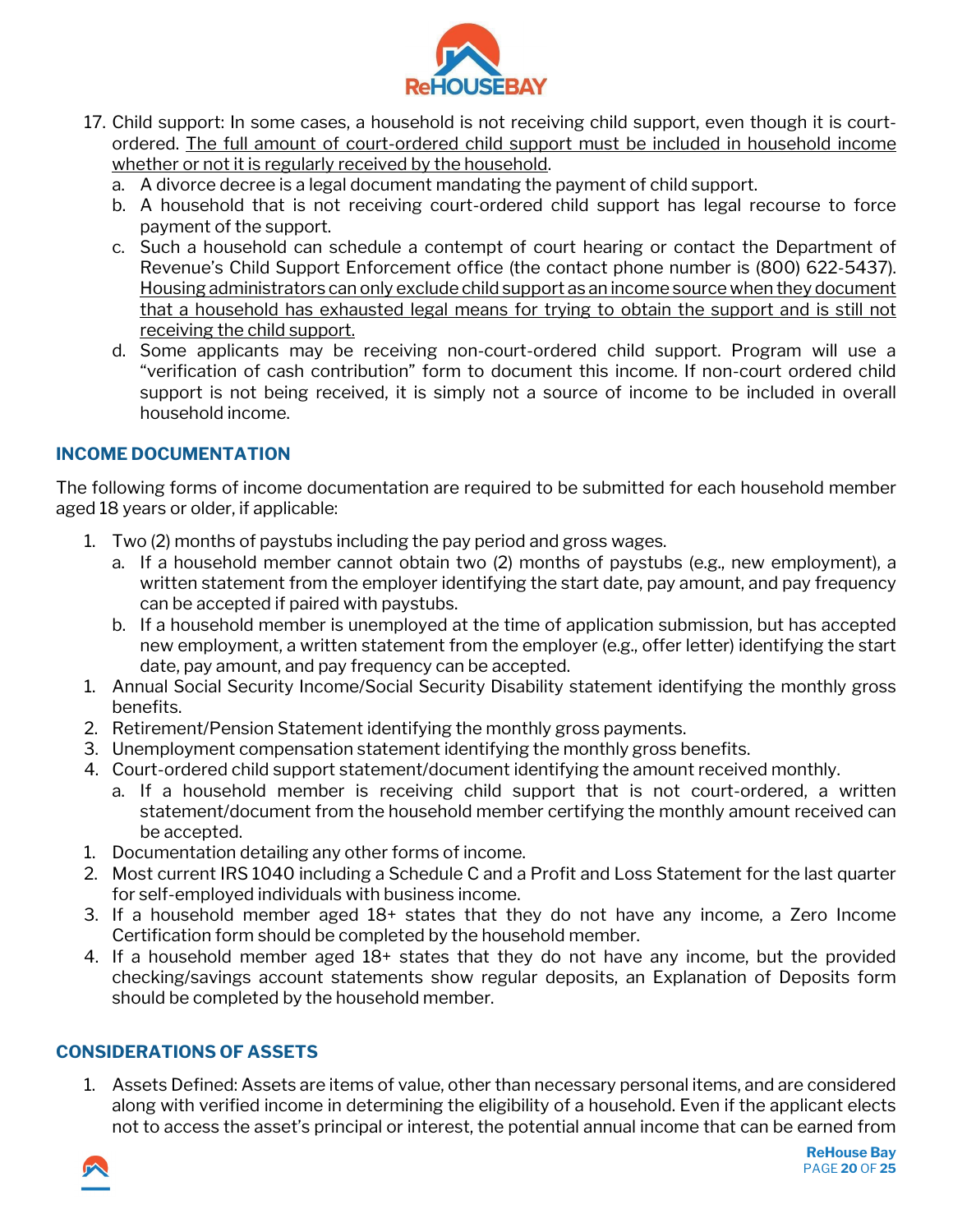

assets is taken into consideration when calculating annual income. All asset income is considered, including asset income of minors. The income that could potentially be earned–or actually is earned– from assets is annualized based on what is anticipated to be received during the 12 months following eligibility determination.

- 2. No Asset Limit: The SHIP/HHRP program does not set a limit on the value of assets that a household can possess. An applicant possessing many assets may still be eligible for SHIP assistance.
	- a. E.g., a person nearing retirement age may have thousands of dollars saved in retirement accounts. Such a person could still be assisted, as long as the income from his or her assets – along with other income sources – does not exceed SHIP's income limits.

## **ASSET DOCUMENTATION**

- 1. The following forms of documentation are required to be submitted for each household member with assets, regardless of age, if applicable:
	- a. Six (6) months' checking account statements.
	- b. Most recent savings account statement identifying the interest rate associated with the account.
		- i. If a household member cannot obtain a savings account statement that identifies the interest rate associated with the account, a document from the applicant's bank identifying the interest rate associated with the savings account can be accepted if paired with the most recent savings account statement.
	- c. Most recent 401(k) or similar retirement account statement identifying the current balance and cash value of the account, after early withdrawal penalties and fees, if the amount was withdrawn.
		- i. If a household member cannot obtain a statement identifying the current balance and cash value of the account, after early withdrawal penalties and fees, a document from the applicant's 401(k)/retirement account provider identifying early withdrawal penalties and fees can be accepted if paired with the most recent statement.
		- ii. If a household member states that they cannot access the  $401(k)/$ retirement account (does not have access to and cannot withdraw account balance), a written statement from the household member confirming this statement is required.
	- d. Most recent Direct Express statement showing the current balance of the account.
	- e. Most recent Securities (stocks/bonds/dividends) statement.

#### **CALCULATING INCOME FROM ASSETS**

Program will calculate the cash value of an asset, or, what the applicant would receive if the asset were converted to cash. The cash value of an asset is its market value minus reasonable costs to be incurred in converting the asset to cash. Expenses which may be deducted include:

- 1. Penalties for withdrawing funds before maturity
- 2. Broker/legal fees assessed to sell or convert the asset to cash
- 3. Settlement costs for real estate transactions
- 4. Loans on the asset.
	- a. E.g., outstanding mortgage on a rental home.
- 5. Program will then identify assets that generate an actual, tangible income. Savings accounts and certificates of deposit generate interest, for example. Rental properties generate rent. For any such

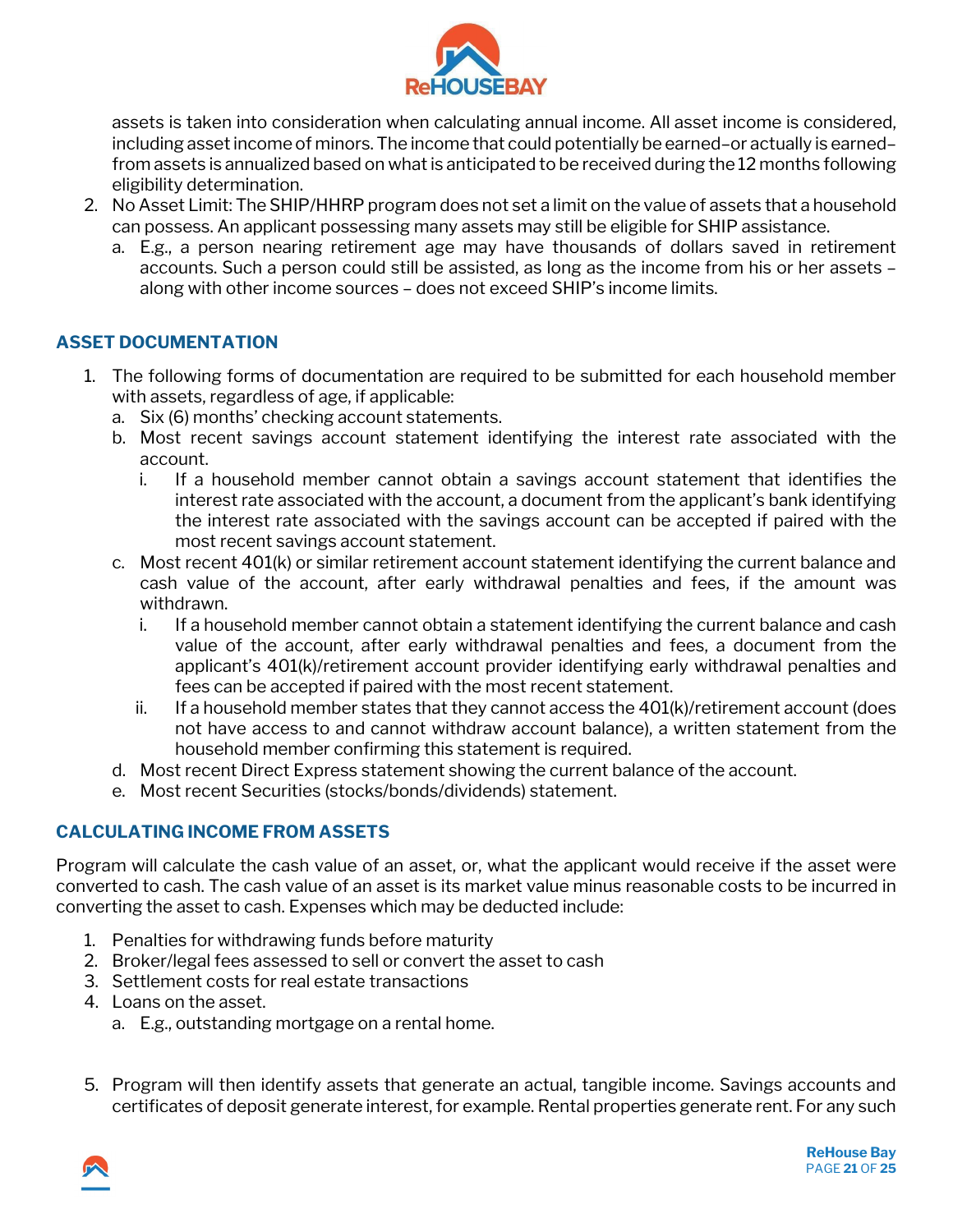

asset, Program will document the estimated actual income that it will generate during the next 12 months.

- a. Expenses anticipated to be incurred by the owner during the next 12 months such as property taxes and property insurance payments will be deducted.
- 6. Because some assets do not produce an actual income, but appreciate in value, Program requires tracking the increase in asset value by calculating the "imputed income" for assets. This calculation is a "passbook rate" formula created by HUD. Program will calculate imputed income by multiplying the cash value of an asset by .06 percent, or the current HUD passbook rate.
- 7. The HUD Handbook establishes the following policy for determining income from assets:
	- a. If the asset value is \$5,000 or less, add the amounts of actual asset income and include this with the total verified anticipated annual income for the household.
	- b. When assets exceed \$5,000, add the greater of:
		- i. The actual annual income to be derived from these assets, or
		- ii. The cash value of the asset multiplied by the imputed amount currently .06%.

## **ASSET EXCLUSIONS**

- 1. Necessary personal property such as clothing, furniture, cars, wedding ring, and vehicles specially equipped for persons with disabilities;
- 2. Interests in Indian trust land;
- 3. Term life insurance policies (i.e., where there is no cash value);
- 4. Equity in the cooperative unit in which the family lives;
- 5. Assets that are part of an active business (does not include rental properties held as investment and not as a main occupation);
- 6. Assets that are not effectively owned by the applicant (e.g., when assets are held in an individual's name but income earned accrues to someone else who is not a member of the household and this other person is responsible for income taxes incurred on income generated by the assets); and,
- 7. Assets that are not accessible to the applicant nor provide any income to the applicant.

## **ASSETS AND CALCULATION METHODS**

The following is a list from HUD Handbook 4350.3 Chapter 5, Exhibit 5:

- 1. **Cash in checking, savings, etc.** For savings accounts, calculate annual income to be earned using the current balance. For checking accounts, use the average balance for the last six months. If the assets are held in foreign countries, they are still counted as an asset. The SHIP administrator multiplies the cash value of each account by its rate of return to calculate its actual income during the next 12 months.
- 2. **Revocable trusts.** Include the cash value of any revocable trust available to the household. In cases where a trust fund has been established and the trust is not under the control of any member of the family, the value of the trust fund will not be considered an asset as long as the fund continues to be held in trust. Any income distributed from the trust fund should be counted when determining annual income. Furthermore, the administrator should contact the company that manages the trust to receive written documentation of the cash value of the trust and its rate of return. Multiply the cash value of each account by its rate of return to calculate its actual income.
- 3. **Equity (such as property).** Take the estimated current market value of the asset less the unpaid balance on all loans secured by the asset and reasonable costs (such as penalties, broker fees, etc.) that would be incurred in selling the asset. In the case of equity, there is no actual rate of return on the property. For homeowner rehabilitation assistance, equity in the family's primary residence is

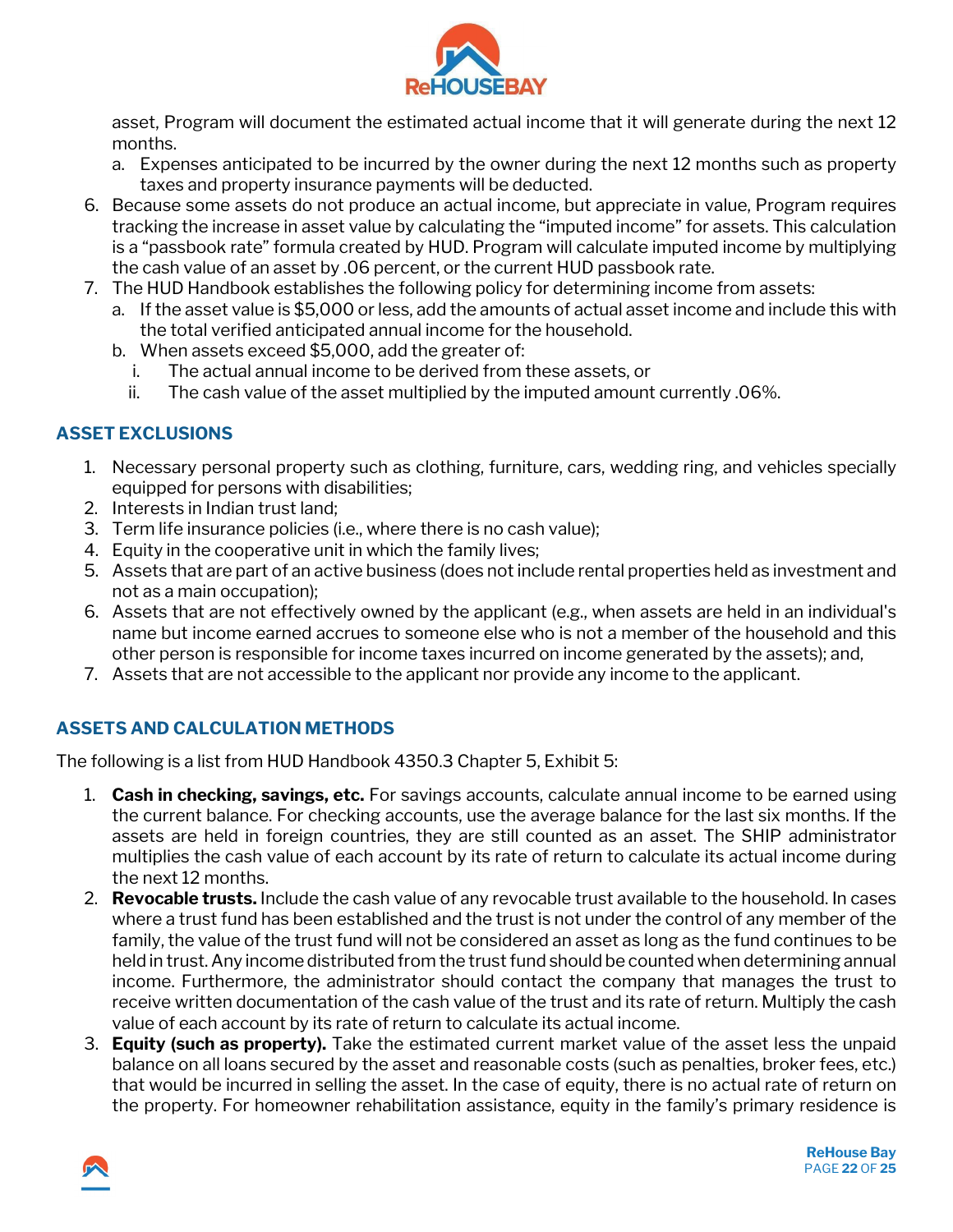

not considered. Further, if the person's main business is real estate, then any income earned should be considered as business income, not asset income.

- 4. **Stocks, bonds, treasury bills, CD, Money Market and other investment accounts.** The administrator should receive written documentation of the cash value of the account. In some cases, the company may also be able to state a rate of return. If a rate of return is available, multiply the cash value of each account by its rate to calculate its actual income. Sometimes a rate of return cannot be predicted for an investment account. In such instances, it is not possible to calculate the actual income from an asset. If the cash value of the investment account plus the value of the applicant's other assets is more than \$5,000, multiply the total value of assets by the passbook rate of .06 percent to determine the imputed income from the assets.
- 5. **IRA, Keogh, etc.** These are included because the holder has access to the funds, even though a penalty may be assessed. Determining the value and income from retirement accounts is similar to the process noted above for investment accounts. Contact the company managing the account(s) to learn the cash value, minus penalties, transaction fees, etc. Use the rate of return to calculate actual income of the asset. A rate of return may not be available, making it impossible to calculate the actual income from the asset. If the cash value of the account(s) plus the value of the applicant's other assets is more than \$5,000, multiply the total value of assets by the passbook rate of .06 percent to determine the imputed income from the assets.
- 6. **Retirement and pension funds.** Include only amounts that the applicant has access to, less any penalties or transaction costs. Do not count as an asset any retirement account that an applicant must retire or resign from work to access. The income from these accounts is determined with the process outlined above for individual retirement accounts.
- 7. **At retirement, termination of employment OR withdrawal of funds.** Periodic receipts from pension and retirement funds are counted as income and should be annualized. Lump sum receipts from pension and retirement funds are counted as assets. These receipts will either be invested or deposited in savings or checking accounts. Follow the procedures outlined above for determining income from the specific type of asset.
- 8. **Cash value of life insurance.** Do not include a value for term insurance, which has no cash value to the individual before death. The value and income from whole life insurance policies is determined with the process outlined above for individual retirement accounts.
- 9. **Personal property held as investment.** This includes gems, jewelry, coin collections, boats, or antique cars held as an investment. Count the value of the asset as determined by an appraisal. Neither an applicant's personal jewelry (such as a wedding band), nor necessary property (such as furniture or a car) are considered assets. Personal property does not generate income at a specific rate of return. Therefore, if the cash value of the account(s) plus the value of the applicant's other assets is more than \$5,000, multiply the total value of assets by the passbook rate of .06 percent to determine the imputed income from the assets.
- 10. **Lump sum/one-time payments.** These include inheritances, capital gains, one-time lottery winnings, victim's restitution, settlements on insurance claims (including health and accident insurance, workers' compensation, and personal or property losses), and any other amounts that are not intended as periodic payments. These receipts will either be invested or deposited in savings or checking accounts. Follow the procedures outlined above for determining income from the specific type of asset.
- 11. **Mortgage or deed of trust held.** Payments on this type of asset are often received as one combined payment of principal and interest with the interest portion counted as income from the asset. This combined figure needs to be separated into specific principal and interest portions of the payment. This can be determined by referring to an amortization schedule that relates to the specific term and interest rate of the mortgage. The principal portion of the payment is a cash asset that will either be

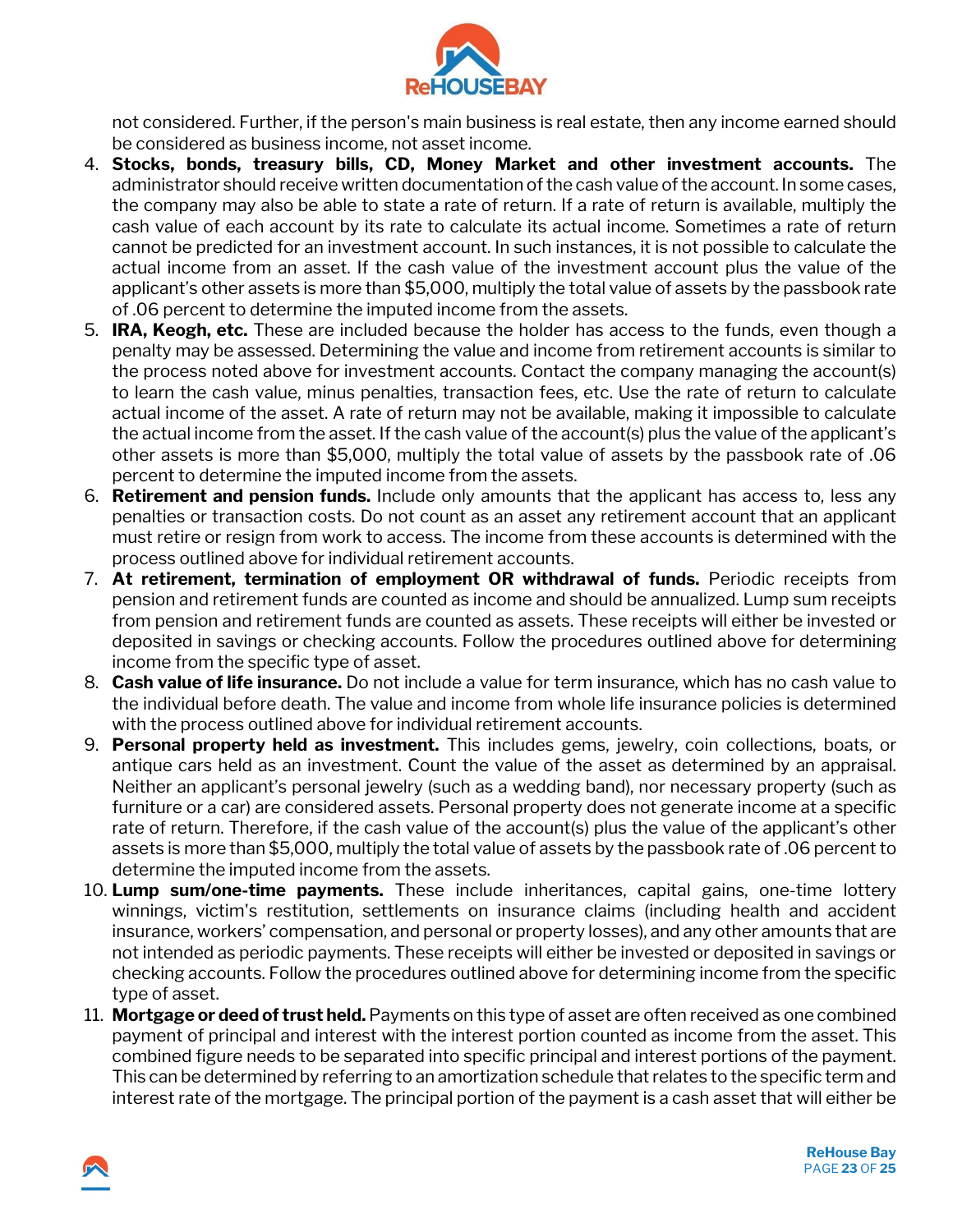

invested or deposited in savings or checking accounts. Follow the procedures outlined above for determining income from the specific type of asset.

#### **FINAL INCOME CALCULATION**

When the applicant completes the SHIP/HHRP application, County staff will conduct a calculation of the applicant's total annual income and compare it to the applicable income limits for jurisdiction and household size. If the applicant's total annual income is well above the income limits, the verification process may be unnecessary. At that time, the applicant will be informed that it appears that the total household income exceeds the program's limits, which would make the household ineligible for assistance.

When providing SHIP assistance, Bay County will always use the most current income limits chart as provided annually by the Florida Housing Finance Corporation and HUD. Generally, these charts are updated in March or April every year.

#### **THIRD-PARTY VERIFICATION**

Bay County utilizes the Verification of Income policy in the HUD Handbook 4350.3 to allow for 'tenant provided income'. It must be generated by a third-party source dated within the last 120 days. This is considered third-party verification although in the possession of the applicant. HUD Handbook 4350.3, Chapter 5 5-13: Acceptable Verification Methods b. Third-party verification from source (written):

- 1. An original or authentic document generated by a third-party source that is dated within 120 days from the date of receipt by the owner. Such documentation may be in possession of the tenant (or applicant), and is commonly referred to as tenant-provided documents. These documents are considered third-party verification because they originated from a third-party source.
- 2. Examples of tenant-provided documentation that will be used includes, but is not limited to, pay stubs, payroll summary report, employer notice/letter of hire/termination, SSA benefit letter, bank statements, child support payment stubs, welfare benefit letters and/or printouts, and unemployment monetary benefit notices.
- 3. Bay County will consider the following when using tenant-provided documentation:
	- a. Is the document current? Documentation of public assistance may be inaccurate if it is not recent and does not show any changes in the family's benefits or work and training activities.
	- b. Is the documentation complete? Bay County will not accept pay stubs to document employment income unless the applicant provides the most recent two months of consecutive pay stubs (four to six consecutive pay stubs) to illustrate variations in hours worked.

#### **THE 120-DAY RULE FOR THIRD-PARTY VERIFICATION**

Completed income verification forms do not stay current and accurate indefinitely. Over time, a household's income can change. HUD Handbook 4350.3 recognizes that verification forms can only be considered accurate and current for a certain length of time.

Verifications are valid for 120 days from the date of receipt by the owner. If verifications are more than 120 days old, the owner must obtain new verifications. The 120-day clock can be paused/stopped before the 120 days have expired by encumbering funds to an eligible applicant.

As defined in 67-37.002 (7), funds can be encumbered by "deposits made to the local affordable housing trust fund have been committed by contract, or purchase order, letter of commitment or award in a manner that obligates the county, eligible municipality, or interlocal entity to expend the encumbered amount upon